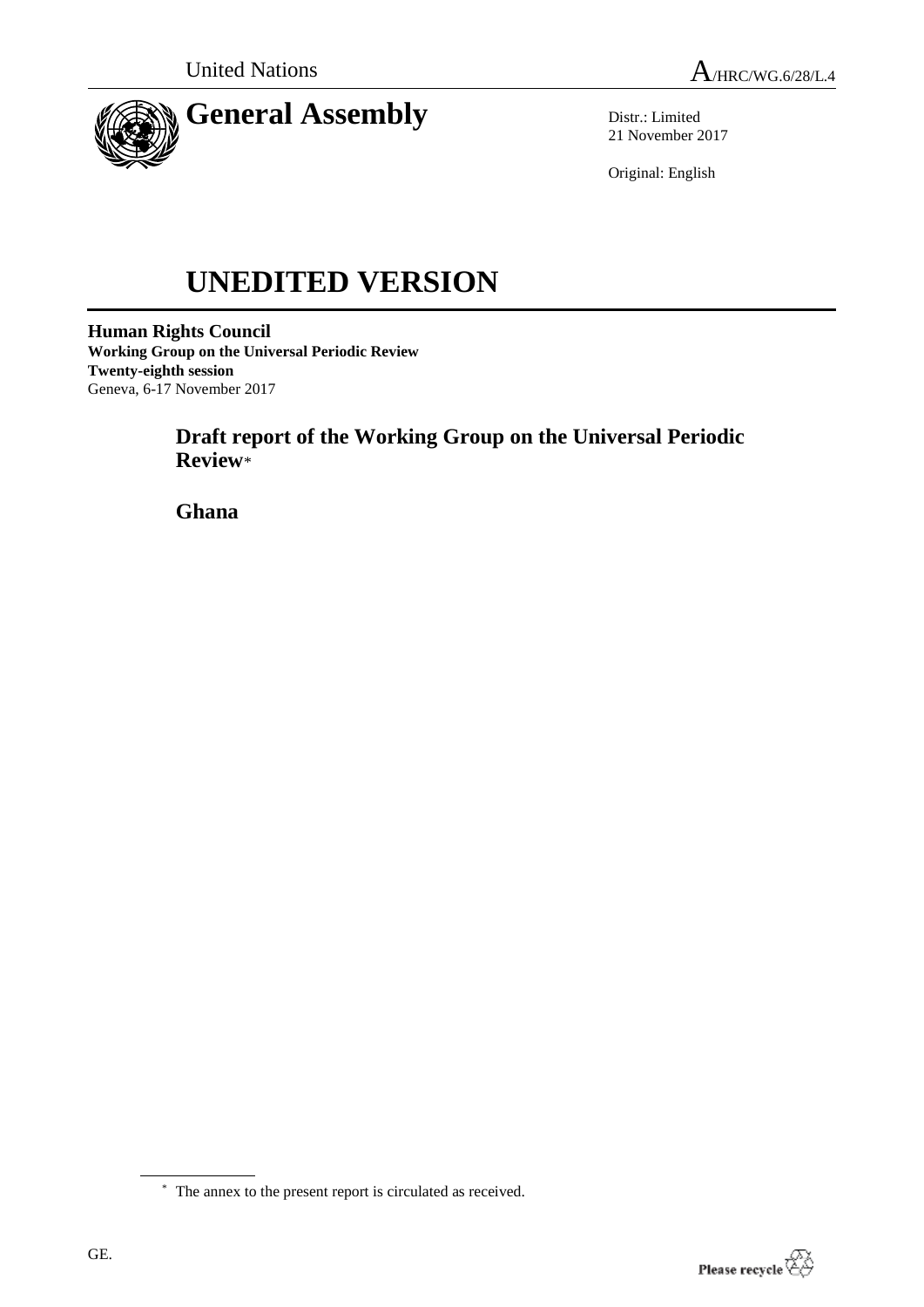## Contents

|         |       | Page |
|---------|-------|------|
|         |       | 3    |
| $\perp$ |       | 3    |
|         | А.    | 3    |
|         | B.    | 7    |
|         |       | 12   |
|         | Annex |      |
|         |       | 25   |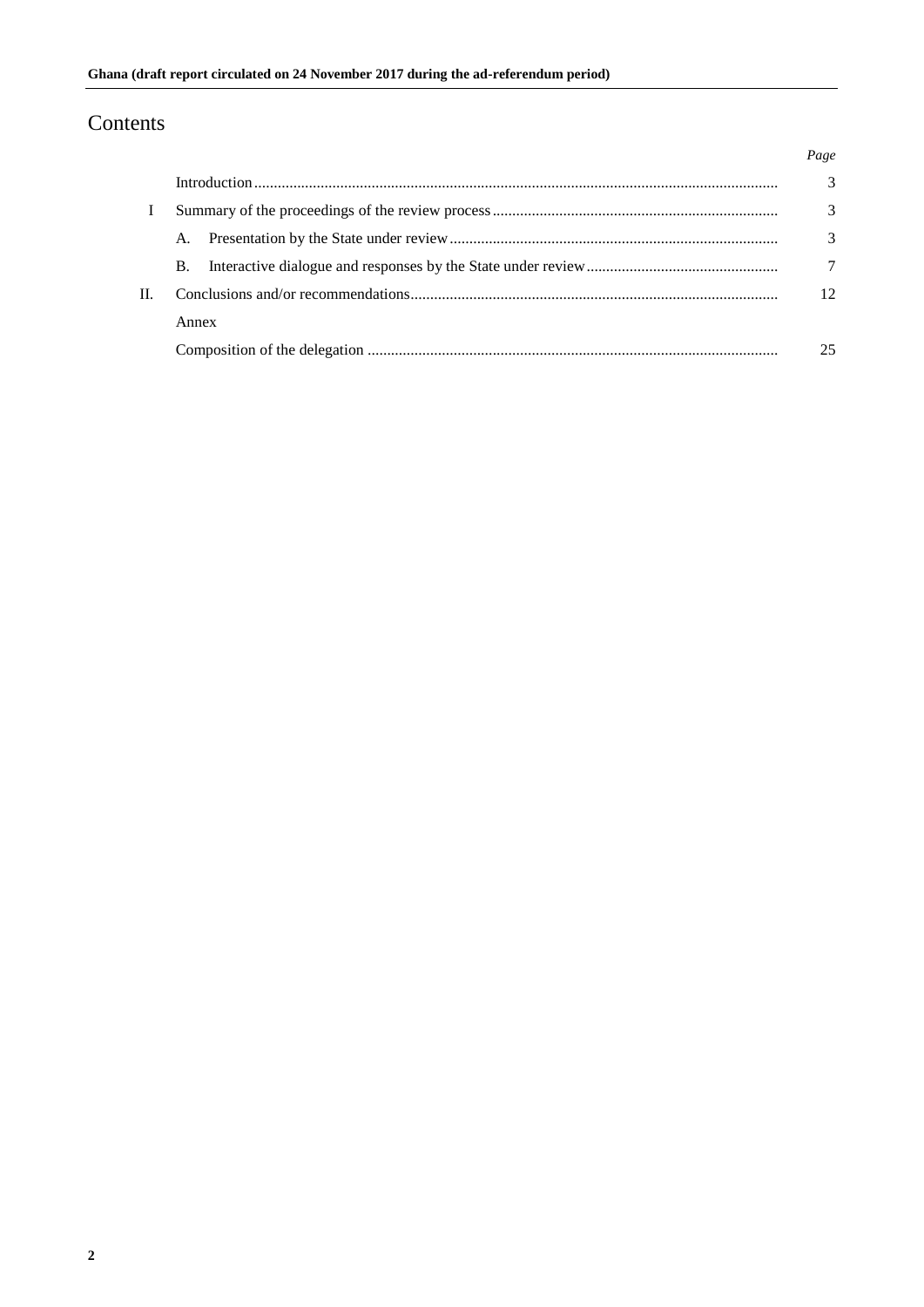### **Introduction**

1. The Working Group on the Universal Periodic Review, established in accordance with Human Rights Council resolution 5/1, held its twenty-eighth session from 6 November to 17 November 2017. The review of Ghana was held at the  $4<sup>th</sup>$  meeting on 7 November 2017. The delegation of Ghana was headed by Honourable Miss Gloria Afua Akuffo, Attorney-General and Minister for Justice. At its 10th meeting held on 10 November 2017, the Working Group adopted the report on Ghana.

2. On 13 February 2017, the Human Rights Council selected the following group of rapporteurs (troika) to facilitate the review of Ghana: Bangladesh, Paraguay and South Africa.

3. In accordance with paragraph 15 of the annex to Human Rights Council resolution 5/1 and paragraph 5 of the annex to Council resolution 16/21, the following documents were issued for the review of Ghana:

(a) A national report submitted/written presentation made in accordance with paragraph 15 (a) (A/HRC/WG.6/28/GHA/1);

(b) A compilation prepared by the Office of the United Nations High Commissioner for Human Rights (OHCHR) in accordance with paragraph 15 (b) (A/HRC/WG.6/28/GHA/2);

(c) A summary prepared by OHCHR in accordance with paragraph 15 (c) (A/HRC/WG.6/28/GHA/3).

4. A list of questions prepared in advance by Belgium, Brazil, Czechia, Germany, Norway, Portugal, Slovenia, Sweden, United Kingdom of Great Britain and Northern Ireland was transmitted to Ghana through the troika. These questions are available on the extranet of the UPR.

#### **I. Summary of the proceedings of the review process**

#### **A. Presentation by the State under review**

5. The head of the delegation of Ghana Honourable Gloria Afua Akuffo Attorney-General and Minister of Justice stated that Ghana regarded the UPR mechanism as a platform for examining the status of human rights of Member States of the United Nations.

6. The obligation of the Government of Ghana to uphold the human rights of its people was enshrined in the 1992 Constitution. The Constitution provided for the establishment of State institutions with mandates to safeguard the human rights of all persons in Ghana, guaranteed people's access to justice, ensured the independence of the Media, and empowered the citizenry to contribute to good governance and development of the country, among others.

7. The delegation acknowledged the contributions of civil society organisations in Ghana, which over the years had kept Government on its toes in the promotion and protection of human rights and educated the public on its rights. The Government reiterated its commitment to a continued engagement with all relevant stakeholders in the implementation of recommendations that will be accepted at the  $28<sup>th</sup> UPR$  Session.

8. At the second review of October 2012, Ghana accepted a total of 123 recommendations and rejected 25. The progress made in the implementation of the recommendations is outlined in detail in the National Report, which highlights achievements by Government in human rights, as well as challenges impeding Government's efforts towards a full realization of the rights of all persons in Ghana. The delegation also acknowledged the budgetary and technical support received from development partners towards the implementation of its human rights programmes.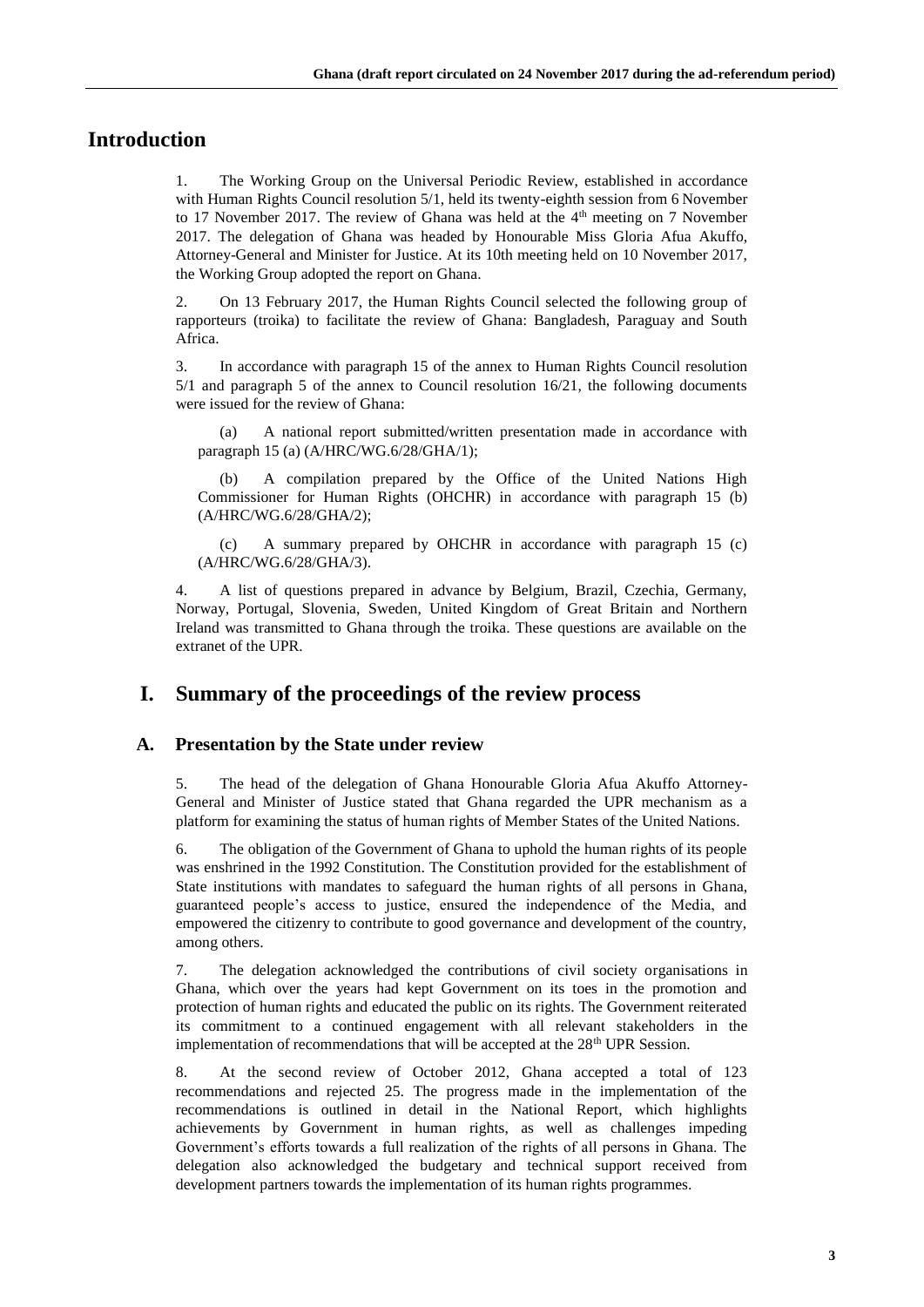9. In fulfilment of a recommendation by several States, Ghana ratified the Optional Protocol to the Convention against Torture and Other Cruel, Inhuman and Degrading Treatment or Punishment (OPCAT) in June 2016. Prior to the ratification of the OPCAT, the Commission on Human Rights and Administrative Justice (CHRAJ), an independent constitutional body, which meets the criteria for National Human Rights Institutions (NHRIs) under the Paris Principles, has been discharging the responsibility of a National Preventive Mechanism (NPM) through the monitoring of detention facilities, especially prisons and police cells. The Office of the Attorney-General would take the necessary action to seek Cabinet and Parliamentary approval to amend CHRAJ's mandate to enable it to undertake the additional responsibility as an NPM before the end of the tenure of the present Parliament.

10. In December 2016, the People of Ghana, elected a President and 275 parliamentarians in elections that have been rated internationally as peaceful, transparent and inclusive.

11. In line with its commitment to abolish the death penalty, Ghana voted in favour of Resolution HRC/36/L.6 entitled "The question of the death penalty" during the recent 36<sup>th</sup> Session of the Human Rights Council. The Cabinet, on 24<sup>th</sup> April 2014, gave its approval to the abolition of the death penalty. The penalty has however remained on statute books because it is an entrenched provision in the Constitution. There is therefore the need to overcome a number of legal hurdles including a national referendum.

12. Amnesty International (Ghana), in partnership with CHRAJ, the Ghana Prisons Service and Civil Society Organizations were spearheading an advocacy campaign aimed at abolishing the death penalty. The group is presently engaging Government to put in place a formal moratorium on the death penalty.

13. The present Government has tasked a small committee to review the large number of proposed amendments to the Constitution with the view to continuing the work done by the previous Constitutional Review Implementation Committee (CRIC) in practical phases.

14. CRIC nonetheless, sponsored the passage of the following bills:

- (a) Head of Family Accountability Bill;
- (b) Labour (Amendment) Bill;
- (c) Armed Forces (Amendment) Bill;
- (d) Internal Audit Agency (Amendment) Bill;
- (e) Ghana Immigration Service (Amendment) Bill and the;
- (f) Ghana Revenue Authority (Amendment) Bill.

15. Proposed amendments to the Persons with Disability Act, (2006) to make it consistent with the UN Convention on the Rights of Persons with Disabilities began in September 2017. Stakeholders' consultations had been held on the Bill and it is expected that it will be passed into law by the end of 2018.

16. Regarding Women and Children's Rights, the Office of the Attorney-General together with the Ministry of Gender, Children and Social Protection were jointly sponsoring an amendment Bill to the Intestate Succession Act, 1985, (Act 111), to ensure that the same law applies to all couples regardless of the type of marriage contracted or the inheritance system to which they belonged.

17. A National Gender Equality Bill to ensure women's participation in decisionmaking and politics was being prepared for Cabinet approval for passage by Parliament by the end of 2018.

18. Article 18 of the Constitution makes provision for every Ghanaian, irrespective of gender, to own property. Pursuant to this provision, a Bill is currently before Parliament to regulate the sharing of spousal property upon the occurrence of death or divorce; to protect the rights of women in cohabitation relationships and children born outside marriage.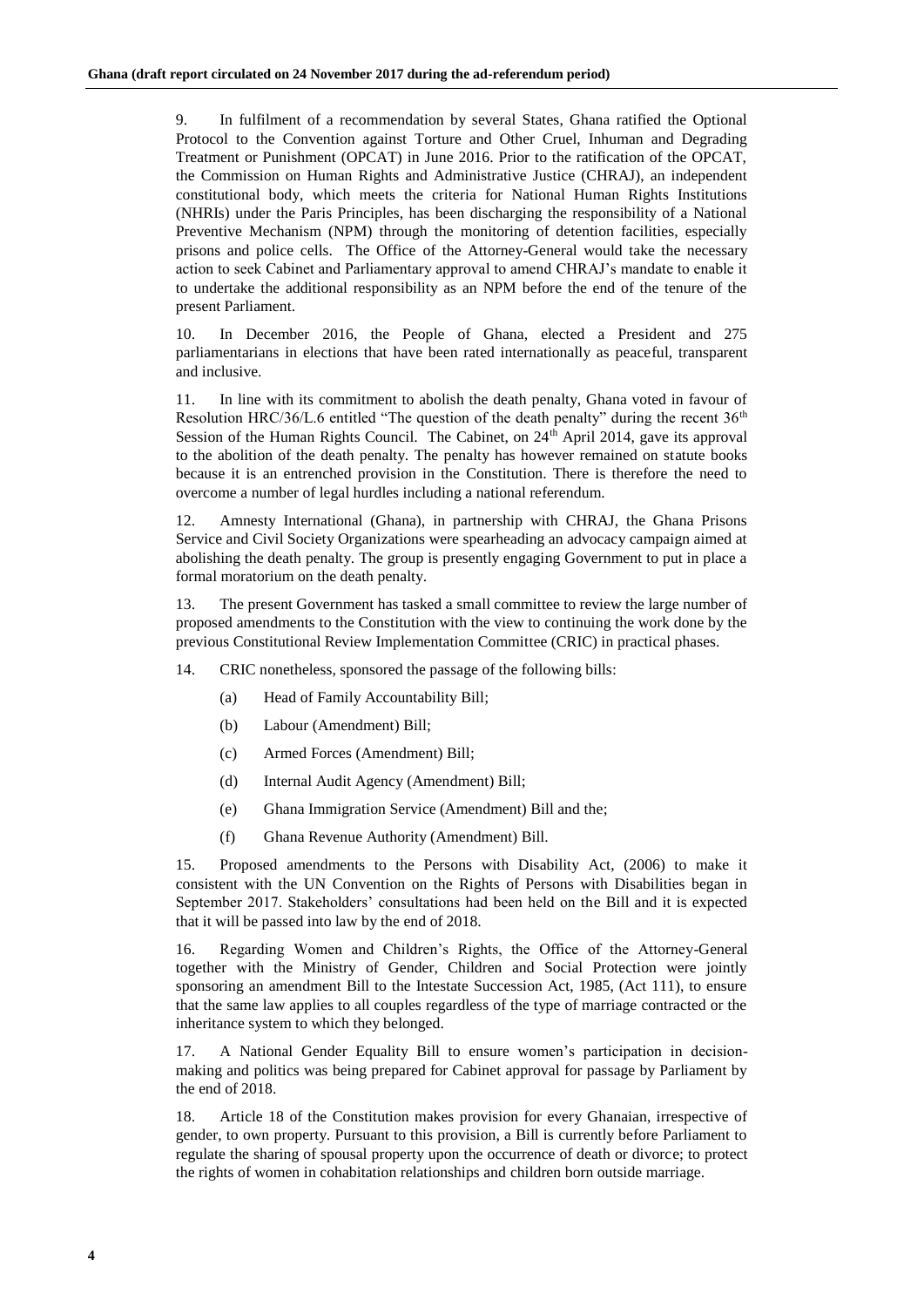19. To ensure that every reported case of domestic violence, including female genital mutilation, was investigated and prosecuted, the Domestic Violence and Victims Support Unit (DOVVSU) of the Ghana Police Service had put in place a number of systems, including a referral system that provided victims with counselling, medical and legal assistance.

20. The Ministry of Gender, Children and Social Protection also operated public and supported private shelters to provide care and rehabilitation services for victims of abuse and trafficking.

21. The Judiciary has established dedicated Family Tribunal and Gender-Based Violence courts to facilitate determination of gender-based violence cases. Currently, there are four specialised courts, which will be increased to eleven in 2018.

22. The Office of the Attorney-General will continue to work with the DOVVSU and the Judiciary to ensure prosecution and adjudication of reported domestic violence cases.

23. Concerning corporal punishment and juvenile offenders, the Ghana Education Service, through the Child Friendly School Programme, has developed a Professional Code of Conduct for Teachers, which defines physical violence to include corporal punishment. Under this Code teachers are prohibited from inflicting any form of corporal punishment on a child.

24. The Ministry of Gender, Children and Social Protection has developed a Child and Family Welfare Policy to eliminate corporal punishment and other forms of abuse against children both at home and in school. Key interventions under this policy include, the strengthening of community partnership and collaboration with chiefs, queen-mothers, community leaders, religious and other faith-based organisations.

25. The Government in 2016 introduced a Justice for Children Policy to protect the right of juvenile offenders, victims and witnesses. The policy is aimed at protecting children's rights in the justice delivery system.

26. Regarding child labour, Ghana had recently undergone peer-review under the auspices of the Economic Community of West African States (ECOWAS). As Government commits to taking appropriate steps to address the existing gaps in its National Plan of Action on Child Labour, more than 2,000 children have been rescued from working in the mining industry in 2017 alone. Other similar special operations by the police are underway to rescue victims of child labour and to bring persons who condone this practice to justice.

27. On right to Education, following the implementation of the free Compulsory Universal Basic Education for all children of school going age, the Ministry of Education in September 2017 has begun the implementation of a Free Senior High School Education Policy. This policy aims at making secondary school education not only accessible to all Ghanaians but also to ensure the retention and completion of students of Senior High School as a tool for economic development and growth. Under the free Senior High School Programme, 354,000 students have been placed in Senior High Schools raising the transition rate from Junior High School to Senior High School from 67% to 76% in 2017.

28. The passage of the Right to Information Bill ranked high in the legislative agenda of the Attorney-General. It is expected that will be placed before Parliament for passage into law before the end of the tenure of the present Parliament.

29. At the 2012 review, Ghana accepted a recommendation to monitor the application of customary laws with the view to ensuring that traditional practices were aligned with Ghana's international human rights obligations. The Bonyase witch camp in the Northern Region of the country was closed in December 2014. The victims have since been provided with humanitarian assistance including re-integration into communities of their choice.

30. The Ministry of Gender, Children and Social Protection launched a "National End Child Marriage Project" in February 2016. The Ministry is in the process of implementing a National Strategic Framework for the prevention of Early and Forced Child Marriage.

31. A Discrimination Reporting System aimed at providing remedy for vulnerable groups of people such as People Living with HIV and AIDS (PLHIV) and key populations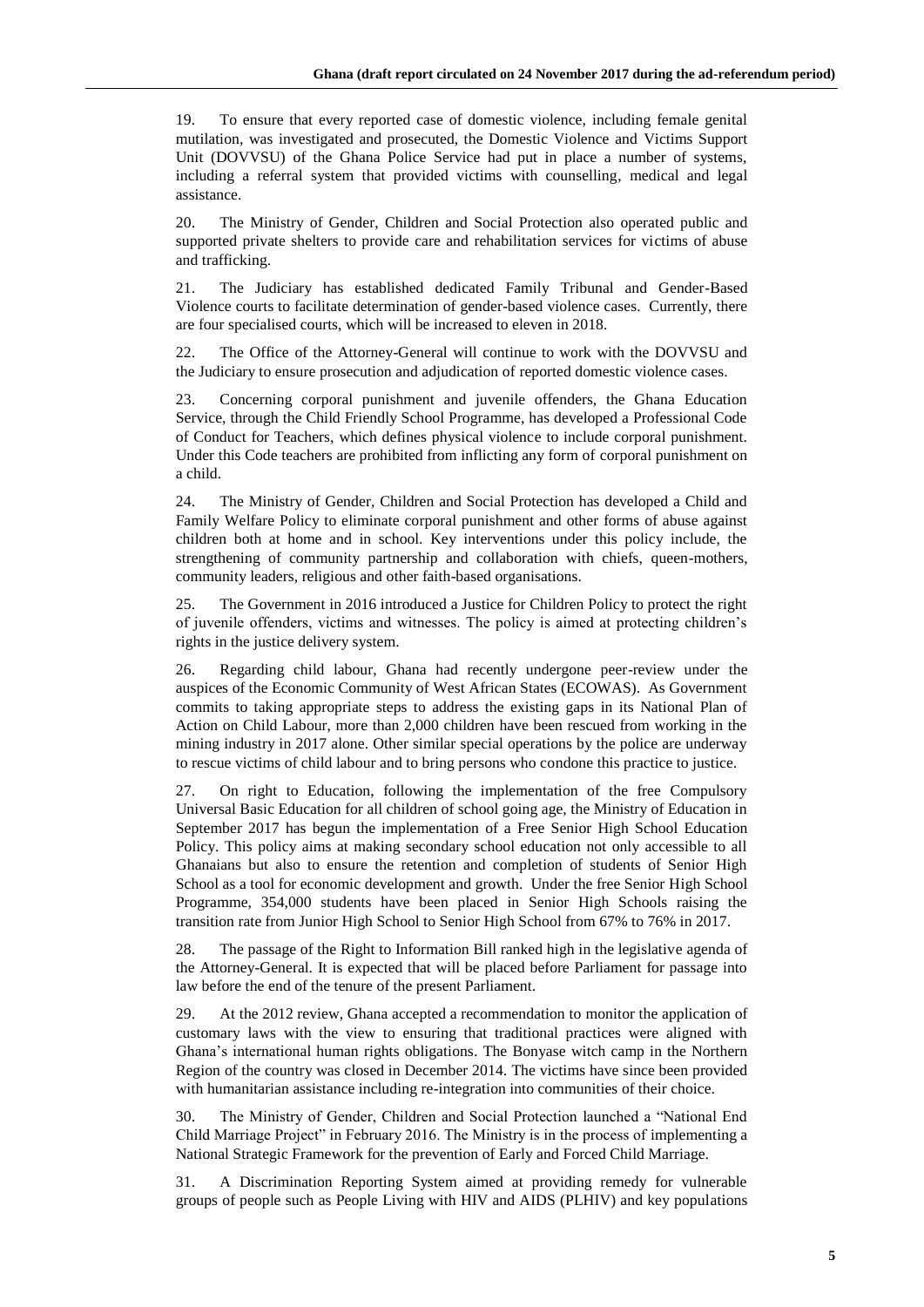(female sex workers, men who have sex with men (MSM), people who inject drugs) was established in 2013.

32. Currently, various platforms including Civil Society Organizations and the mass media were being utilized to raise awareness against stigmatization. The Ghana AIDS Commission, under its 2018 Annual Work Plan, intends to intensify dissemination of the Ghana AIDS Commission Act, 2016 (Act 938), particularly sections dealing with nondiscrimination. The Act provides for the right to education to all including women and children infected and affected by HIV and AIDS. The Act also provides for the establishment of a Legal & Ethics Committee with the mandate to ensure the protection of the rights of vulnerable persons. The Committee is in the process of crafting an Action plan.

33. CHRAJ is presently training its staff to build capacity towards the protection of the rights of LGBTI persons aimed at implementing Resolution 275, adopted by the African Commission on Human and Peoples' Rights (ACHPR) in 2014 as well as the 2006 Yogyakarta Principles on the Application of International Human Rights Law in Relation to Sexual Orientation and Gender Identity (the Yogyakarta Principles). Under the Discrimination Reporting System, the right to a remedy for vulnerable persons including LGTBI persons is guaranteed.

34. The Judicial Service of Ghana in collaboration with the Office of the Attorney-General has since 2007 championed the Justice for All Programme, (JFAP), by holding court hearings in prisons across the country aimed at granting bail to and discharging accused persons who have been on remand for unreasonably long periods without trial. To date, a total of 3,554 inmates have been reviewed under the programme, out of which, 711 have been discharged, 1,153 granted bail and 157 convicted.

35. At the inception of the programme, the pre-trial inmate population represented 30.6% of the total prison population. At the end of October 2017, the pre-trial inmate population had dropped to 13.2% of the current total inmate population.

36. In addition to the Justice for All Programme, the Ghana Prisons Service has established a paralegal unit, which has offices in all the large prisons to assist inmates in accessing justice. The "Case Tracking System" project aims to ensure that cases of pre-trial prisoners are tracked to check delays and thereby promote speedy trials. It is expected that the speedy trials will in turn reduce overcrowding in prisons.

37. There is now a regular capacity building programme for judges, prosecutors and investigators. To ensure consistency in sentencing and to avoid excessive sentencing by judges and magistrates, Sentencing Guidelines have been launched. The Chief Justice has issued a circular to judges and magistrates directing them to comply with the Sentencing Guidelines.

38. A Legal Aid Commission Bill has been approved by Cabinet and is on its way to Parliament for passage. When passed into law, the legal aid system in the country will become much more effective and provide greater legal assistance to the indigent.

39. Ghana has been implementing major social protection interventions, with remarkable achievements to address poverty and vulnerability over the years. These include the National Health Insurance Scheme (NHIS), the School Feeding Programme, the Capitation Grant, the Free School Uniforms, Sandals and Textbooks and the Livelihood Empowerment Against Poverty (LEAP) Programmes. However, certain population groups still suffered from multiple vulnerabilities due to chronic poverty.

40. The Mental Health Act, 2012, (Act 846) established the Mental Health Authority of Ghana with the mandate to formulate mental health policies and ensure implementation. A Mental Health policy was being developed for cabinet approval and will be launched in due course.

41. The Mental Health Act has criminalized inhuman treatment of mental patients and has established free decentralized community oriented services. The Ministry of Health has issued guidelines and campaigns for the education, training and monitoring of traditional and faith-based mental healers.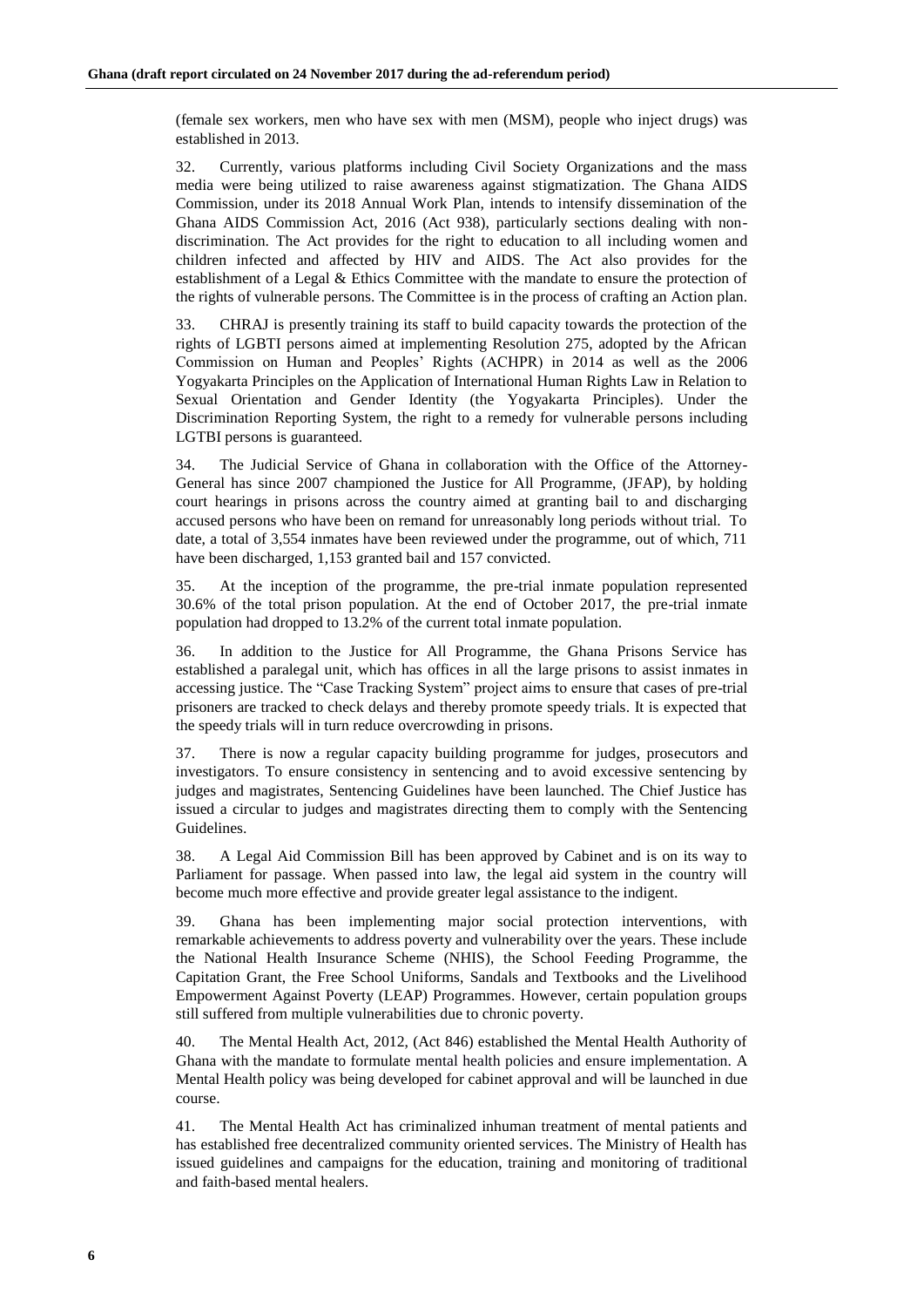42. A Mental Health Fund under the Act has been established to provide financial resources for the care and management of people suffering from mental disorders.

43. A National Adolescent Reproductive Health Service Policy and Strategy (2016- 2020) has been developed and disseminated through social media.

44. The Office of the Attorney-General's has completed a process of establishing and hosting an Inter-agency Coordinating Committee on Human Rights as a dedicated National Mechanism for Implementation, Reporting and Follow-up, which will be inaugurated by the first quarter of 2018. As a practice, Ghana's reporting obligations to international and regional human rights bodies and special procedures mechanisms have been carried out through a process of an inter-ministerial/agency consultation on thematic human rights issues.

#### **B. Interactive dialogue and responses by the State under review**

45. During the interactive dialogue, 98 delegations made statements. Recommendations made during the dialogue are to be found in section II of the present report.

46. The Central African Republic recognised the proof of further strengthening of democracy by the Ghanaian authorities and population. Ghana occupies an important position in the UN human development rankings.

47. Chad welcomed Ghana's implementation of the agreement on child protection, of the initiative to end forced marriage and of the strategic plan to combat HIV/AIDS.

48. Chile welcomed Ghana's ratification of the OP-CAT, and commended Ghana for deciding to abolish capital punishment and urged it to enact the relevant legislation and to ratify the second OP of the ICCPR.

49. China welcomed Ghana's promotion of health, education and strengthening of HIV/AIDS prevention and treatment, and efforts to promote gender equality, to combat discrimination and violence against women.

50. Colombia congratulated Ghana on achieving the MDG on universal free primary education. It welcomed its approval of gender policy and its implementation of measures against Child trafficking.

51. Congo commended Ghana's programmes for child protection, and encouraged it to continue strengthening the powers of the Commission on Human Rights and Administrative Justice.

52. Côte d'Ivoire commended Ghana for ratifying various international legal instruments. It appreciated its measures to strengthen the Commission on Human Rights and Administrative Justice.

53. Guatemala urged Ghana to continue working with the UN to strengthen key legal and judicial institutions. It was concerned about harmful practices involving women and girls, especially FGM.

54. Czechia appreciated Ghana's overview of the human rights situation in the country and thanked it for its comments on some of its advance questions.

55. Denmark was concerned that minority groups in Ghana continue to be subject to violence, discrimination and hate- and homophobic speech, and that the Affirmative Access Bill has not yet been enacted.

56. Djibouti welcomed Ghana's efforts to improve the human rights situation in the country. It congratulated it for ratifying the OP-CAT.

57. Ecuador commended Ghana's efforts to implement community services in healthcare, to improve access in remote communities and for drawing up a National Strategic Plan to combat HIV/AIDS.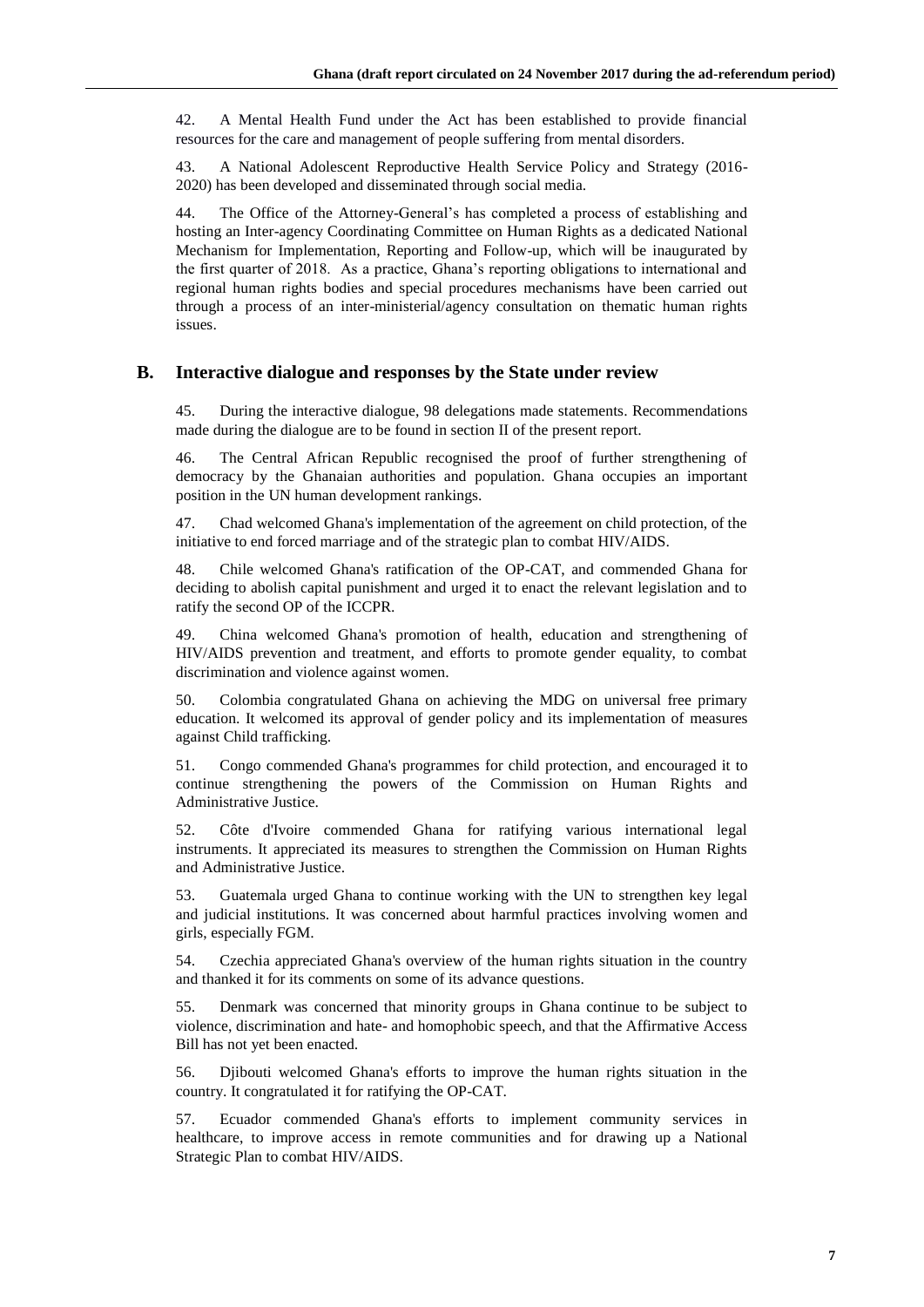58. Egypt commended Ghana for holding free, fair elections under universal suffrage. It encouraged pursuit of its constitutional review, while appreciating human rights efforts and cooperation with OHCHR.

59. Estonia welcomed Ghana's draft bill on the abolition of the death penalty. It encouraged it to eliminate harmful practices including child labour, child, early and forced marriage, domestic violence and FGM.

60. Ethiopia noted Ghana's progress with national legislation and its ratification of international human rights instruments. It commended it for its constitutional democracy and preservation of law and order throughout the country.

61. France welcomed Ghana's advances in human rights since the last UPR session, especially its ratification of the OP-CAT.

62. Georgia welcomed Ghana's ratification of OP-CRC-AC and OP-CAT. It commended it for granting approval for the abolition of the death penalty and encouraged the government to hold the relevant referendum in timely fashion.

63. Germany commended Ghana for its social and economic progress, its strengthening of civil rights and its inclusive consultations with civil society to prepare the UPR.

64. Greece expressed its appreciation of Ghana's ratification of OP-CRC-AC, and OP-CAT. It commended it for implementing some of the recommendations expressed during the UPR second cycle.

65 Cuba commended Ghana's combat against discrimination. It emphasised the fact that Ghana's current development plan and Shared Growth and Development Agenda embrace UN Sustainable Development Goals.

66. Honduras welcomed the fact that Ghana has accepted the various recommendations from the 2012 UPR cycle.

67. Hungary encouraged Ghana to identify gaps in current legal and policy systems to protect children from violence and to strengthen monitoring of corporal punishment.

68. Iceland welcomed Ghana's progress in protecting and promoting human rights since the UPR 2nd cycle but noted that improvements are still required.

69 India recognised Ghana's adoption of its 2015 Gender Policy and approval of its Affirmative Action Bill. It welcomed its ratification of OP-CRC-AC.

70. Indonesia commended Ghana for ratifying the OP-CAT and welcomed its cooperation with the Paralegal Department to assist prison inmates with the appeal process.

71. Iran acknowledged Ghana's measures to promote and protect the health service including community-based health and planning services aimed at isolated areas.

72. Iraq noted Ghana's commitment through implementation of a National Human Rights Plan and provision of universal primary education, along with its Affirmative Action measures to ensure gender equality.

73. Ireland recognised Ghana's efforts to combat FGM. It welcomed its promotion and protection of LGBTI rights but was concerned about ambiguity within Ghana's criminal code.

74. Israel commended Ghana's establishment of a special task force to combat human trafficking, the plan to eliminate early and forced child marriage and measures to end discrimination against persons with HIV.

75. Italy commended Ghana for ratification of the OP-CAT and its efforts to eradicate poverty, promote access to education, reduce maternal mortality, increase birth registration and combat child labour.

76. Japan was concerned by the persistence of harmful practices and called upon Ghana to strengthen measures towards achieving Target 16.2 of the Sustainable Development Guidelines.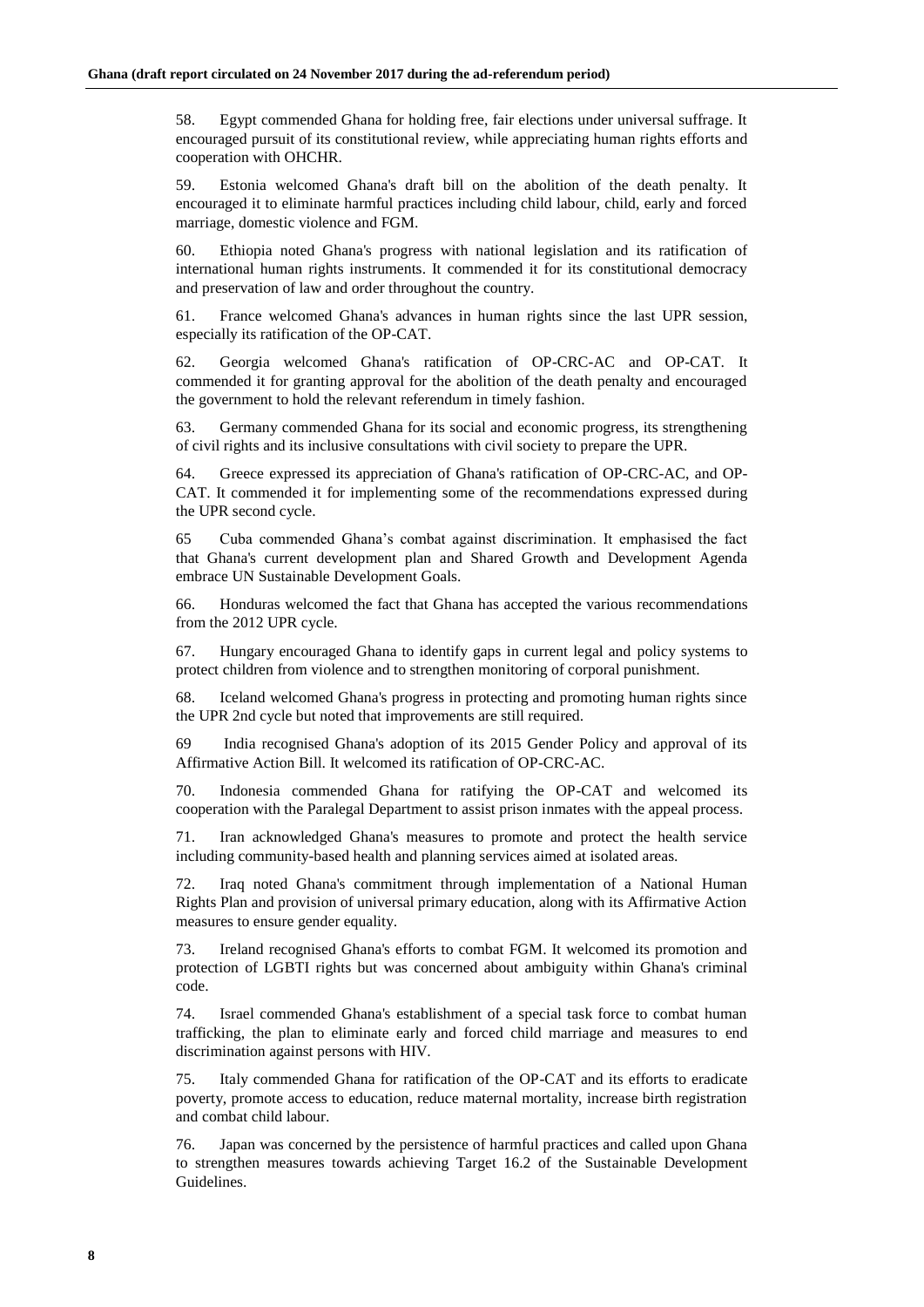77. Kenya asked Ghana how it is addressing the issue of allowing pregnant girls to attend school. It commended efforts to implement the recommendations of past reviews and encouraged it to maintain this approach henceforth.

78. Latvia noted that Ghana has improved its cooperation with Special Procedures of the Human Rights Council, although a significant number of request by SP mandate holders have not yet been accepted.

79. Lebanon appreciated Ghana's continued efforts to promote healthcare, provide free education and fight discrimination through ad hoc programmes.

80. Libya welcomed Ghana's efforts to improve healthcare, in particular its adoption of the law on mental health, which aims to improve living conditions and treatment for persons in psychiatric institutions.

81. Liechtenstein welcomed Ghana's commitment to international criminal justice through ratification of the Rome Statute of the ICC. It noted efforts to address the issue of child labour and to abolish the death penalty.

82. Madagascar commended Ghana for its implementation of a notification system to deal with stigmatisation and discrimination, and for the implementation of the Child Protection Compact.

83. Malaysia was pleased to note that Ghana is enhancing the role of women and is deploying efforts to promote gender mainstreaming and equality. It commended improving access to education and combatting poverty.

84 The Maldives welcomed Ghana's ratification of OP-CRC-AC and the OP-CAT. It commended efforts to end child marriage, to implement free high school and compulsory universal basic education.

85. Mali welcomed Ghana's signing of the Hague Convention on Protection of Children and Co-operation in Respect of Intercountry Adoption and ratification of the OP-CAT. It also welcomed progress made towards abolishing the death penalty.

86. Mauritania noted that the number of pre-trial detainees has fallen, that communitybased health services have been set up in remote areas and that a secondary education programme has been implemented.

87. Mexico commended Ghana for ratifying the OP-CAT and the OP-CRC-AC.

88. Mauritius congratulated Ghana for its democratic elections in December 2016. It encouraged it to pursue its comprehensive social policies targeting vulnerable groups.

89. Mongolia welcomed Ghana's decision to abolish the death penalty. It noted efforts to strengthen the right to education, promote gender equality and eliminate discrimination against women.

90. Montenegro noted high rates of violence, abuse and child exploitation and marriage in Ghana. It asked the Ghanaian delegation to elaborate on measures to ensure affordable education for adolescent girls.

91. Morocco commended Ghana for elaborating a National Plan on human rights, a National Action Plan on human trafficking and a National Strategic Framework to combat forced marriage.

92. Myanmar was encouraged by Ghana's measures to improve the human rights of prisoners, efforts to address gender-based violence and the launch of the National End Child Marriage Project.

93. Namibia welcomed the work of Ghana's Constitution Review Implementation Committee. It also noted the various human rights initiatives completed and still in progress.

94. The Netherlands welcomed Ghana's democratic credentials, its attachment to the rule of law and its promotion of these universal values internationally. It commended it for its stand against corruption.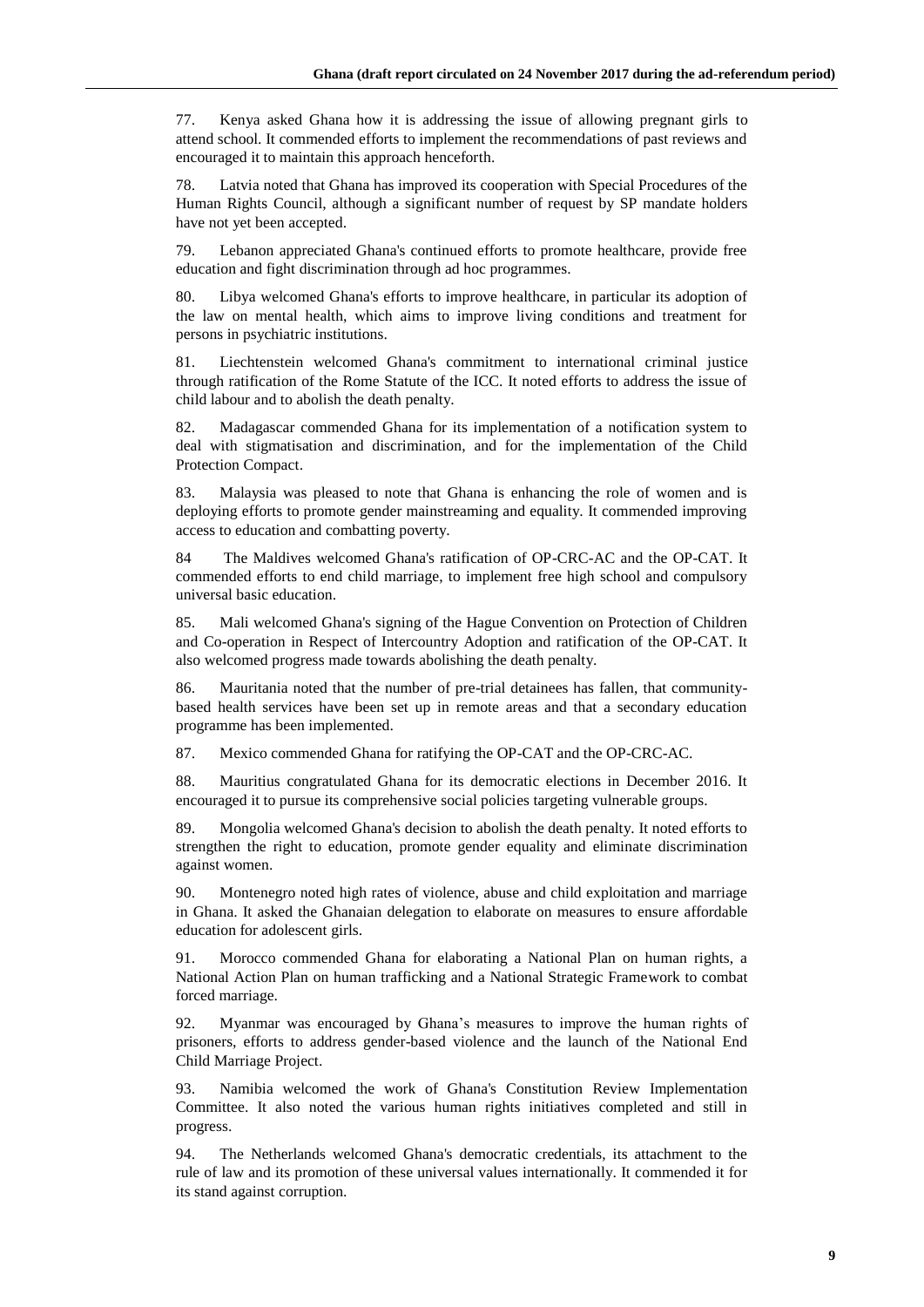95. Nicaragua welcomed Ghana's accession to instruments relating to UN Sustainable Development Goals and the 2030 Agenda. It welcomed progress in education and health, especially for women and girls.

96. Nigeria commended the implementation of Discrimination Reporting System, Child Protection Compact Agreement, Baseline Survey on Human Trafficking and various social investment programmes.

97. Norway praised Ghana for the progress achieved and expressed concern over the high prevalence of domestic violence and rape.

98. Peru commended Ghana for the Declaration on universal primary education, National Human Rights Action Plan and measures to end early and forced marriages.

99. Poland welcomed ratification of the OP-CRC-AC and OP-CAT. It also noted steps to eliminate the death penalty.

100. Portugal appreciated Ghana's commitment to extending free access to free senior high school. It expressed concern over the situation concerning mental health patients.

101. Qatar commended Ghana's efforts to elaborate a human rights action plan and a second programme for shared growth and development.

102. Republic of Korea commended Ghana's ratification of the OP-CAT and cooperation with the UN mechanisms. It expressed concern over the human rights of children, women and girls.

103. Rwanda encouraged Ghana to enhance efforts by implementing laws to ensure justice for victims of gender based violence.

104. Senegal welcomed measures taken by Ghana to improve the living conditions of vulnerable groups and urged the international community to support Ghana.

105. Sierra Leone applauded the efforts to develop the National Human Rights Action Plan, End Child Marriage project and the national plan on human trafficking.

106. Slovenia praised Ghana for the ratification of the OP-CAT and OP-CRC-AC. It expressed concern over reports on violence against women, use of harmful practices, abuse and sexual exploitation of children.

107. South Africa welcomed Ghana's commitment to implementing recommendations from the previous cycle and steps to resolve outstanding issues following the Constitutional Review Process.

108. Spain commended Ghana for progress made in the elaboration of a national human rights action plan and for the ratification of international instruments.

109. The State of Palestine acknowledged Ghana's Free Senior High School Education and One Hot Meal a Day programmes aimed to improve access to secondary education.

110. Sudan praised Ghana for ratification of the OP-CAT and OP-CRC-AC and noted with appreciation efforts to increase access to education and socio-economic development.

111. Sweden appreciated Ghana's continued work to fulfil its human rights obligations and encouraged it to make further efforts.

112. Switzerland acknowledged efforts to implement the National Anti-Corruption Plan and to abolish the death penalty. It noted that the situation of women and children remains concerning.

113. Timor-Leste noted with appreciation the launch of an inclusive educational policy focused, particularly, on children with disabilities and End Child Marriage project.

114. Togo praised Ghana for its efforts to combat poverty and promote socio-economic development with the focus on vulnerable groups.

115. Tunisia appreciated Ghana's steps to ratify a number of international legal instruments and align its national legislation with these instruments.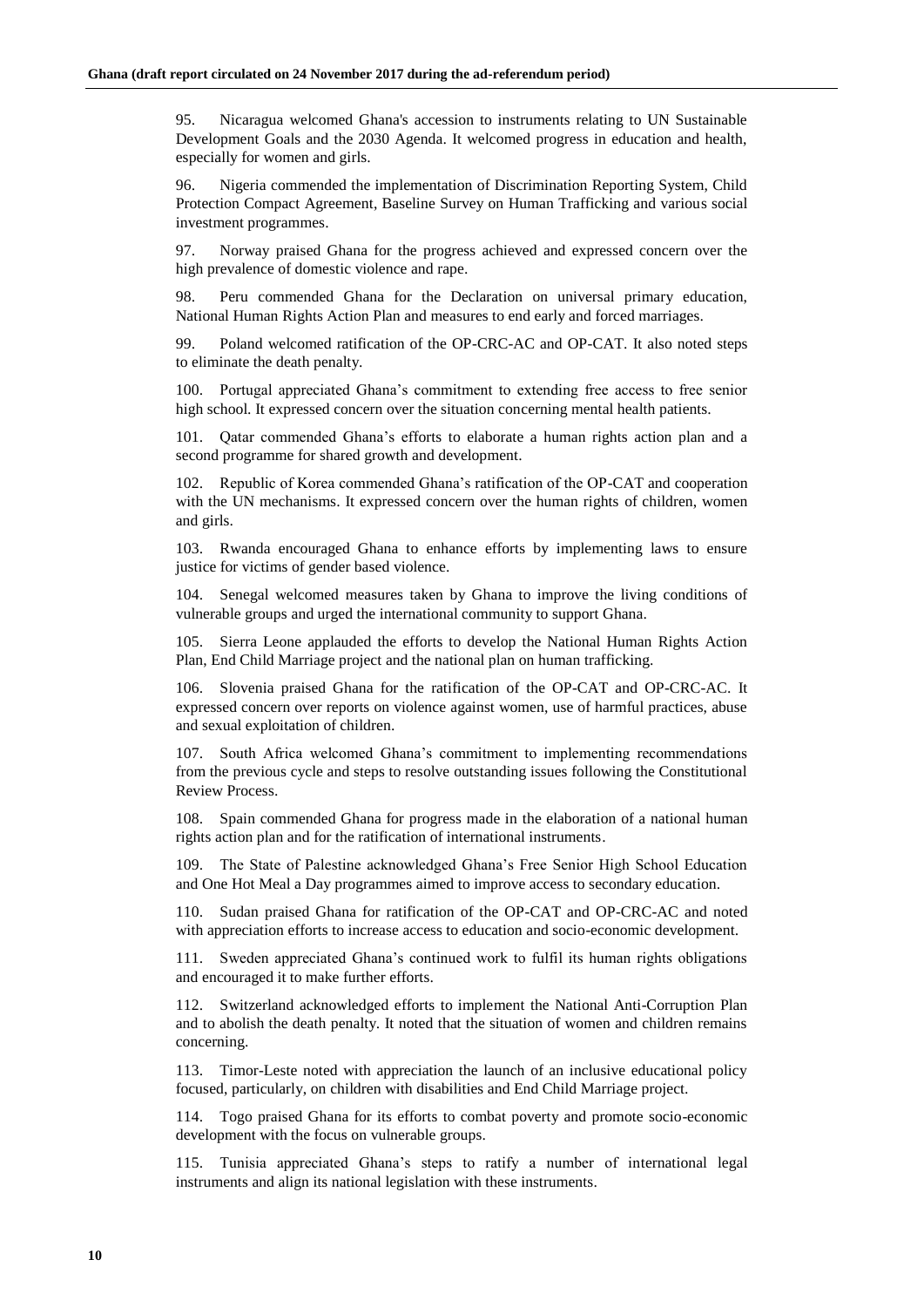116. Turkey commended Ghana for ratifying human rights treaties and establishing the Office of the Special Prosecution to deal with state corruption issues.

117. Uganda welcomed the ratification of the OP-CRC-AC and urged Ghana to align its juvenile justice system with the Convention to address the problem of child labour.

118. Ukraine appreciated the establishment of a standing coordinating body and a roadmap to implement previous recommendations and called on international partners to support Ghana.

119. United Kingdom of Great Britain and Northern Ireland recognised the progress made by Ghana in the human rights area and made recommendations.

120 United States of America recognised Ghana's efforts in human rights but remained concerned over prison conditions and discrimination towards LGBT, women and people with disabilities.

121. Uruguay welcomed the Complaint System for Discrimination and efforts made to combat harmful practices. It expressed hope that capital punishment can be repealed after the referendum.

122. Venezuela (Bolivarian Republic of) acknowledged the programme for shared growth and development and programme to combat poverty. It urged Ghana to continue improving human right situation.

123. Zambia noted with satisfaction the ratification of the OP-CAT and implementation of End Child Marriage project and "Justice for All Programme".

124 Zimbabwe appreciated steps taken by Ghana to improve social services, reduce poverty and promote socio-economic development as well as ratification of the OP-CAT and OP-CRC-AC.

125. Albania commended Ghana for its End Child Marriage project and encouraged it to expand free access to senior high school education.

1276 Algeria welcomed Ghana's End Child Marriage project, measures to expand access to school education and to combat discrimination and the ratification of the OP-CRC-AC.

127. Angola commended Ghana for the launching of the inclusive education system focused on people with disabilities and progress made in health, justice and gender equality.

128. Argentina made recommendations.

129. Armenia commended Ghana for launching End Child Marriage project and ratification of OP-CRC-AC. It encouraged Ghana to combat corporal punishment and violence against women.

130. Australia welcomed Ghana's effort to maintain religious harmony and noted that the criminalisation of consensual same-sex relationship and violations of rights of mental health patients are of concern.

131. Austria welcomed progress achieved in protection of human rights and expressed concern over reports of excessive use of force and unlawful killings by law enforcement.

132. Azerbaijan praised Ghana for achieving the MDG on primary education, ratifying the OP-CAT and OP-CRC-AC as well as measures taken to combat human trafficking.

133. Bahrain commended Ghana for its efforts and raised concern over the high rate of child marriages in the country.

134. Belgium noted with satisfaction Ghana's efforts to implement recommendations during the previous UPR and encouraged it to continue improving the situation of women and children.

135. Benin welcomed the ratification of OP-CAT, OP-CRC-AC and ILO Convention 189 and initiatives to ensure gender equality, education for children and to combat enforced and child marriages.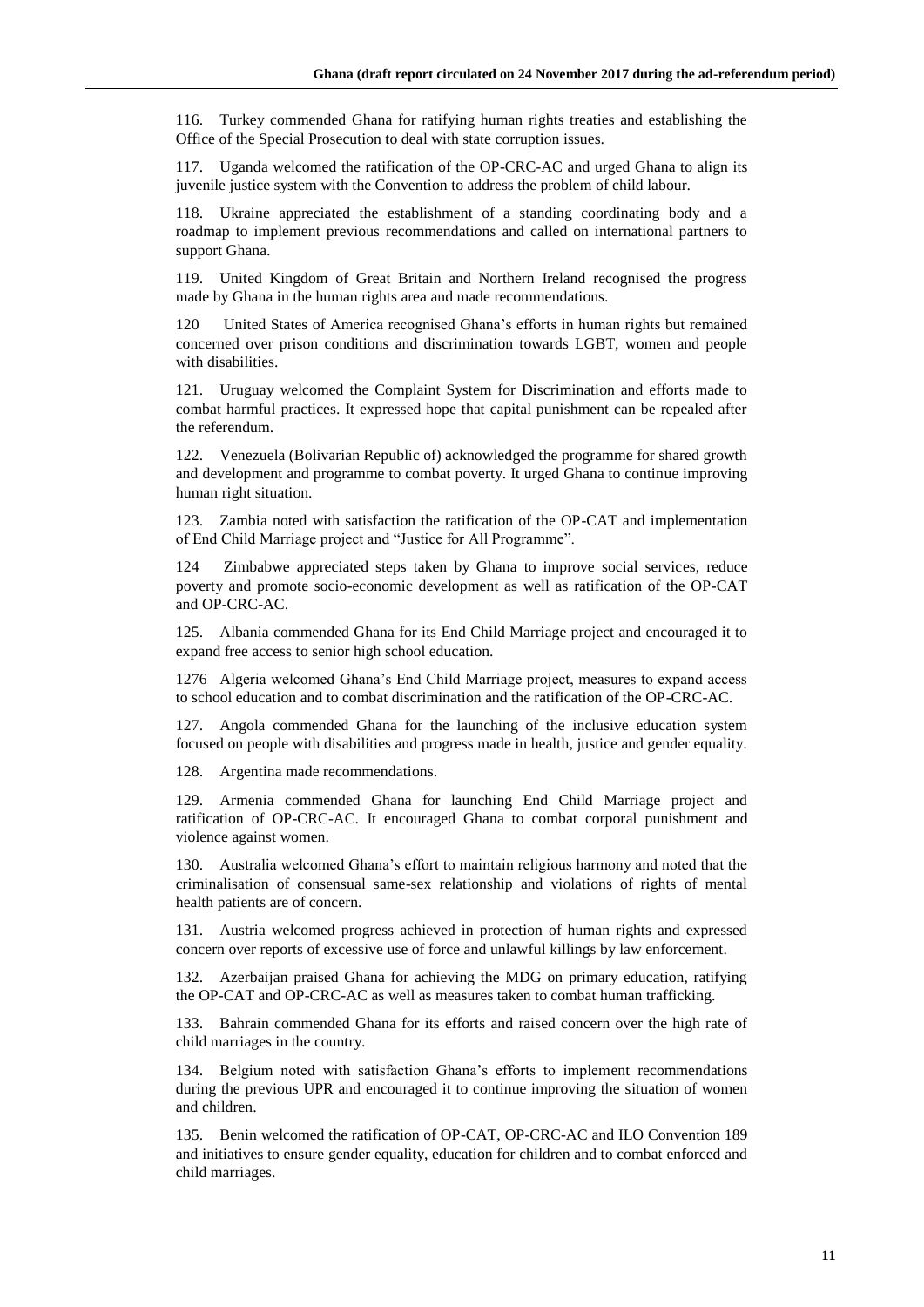136. Botswana welcomed projects to end child marriage and child trafficking. It raised concern over the practice of shackling mental health patients and rise of vigilantism in politics.

137. Brazil commended Ghana's efforts in combatting torture, prison overcrowding and ensuring universal education. It welcomed such initiatives as the Heart to Heart Campaign and Justice for All.

138. Bulgaria encouraged Ghana to take further legislative and policy measures to achieve gender equality, such as the draft Affirmative Action Bill and Gender Policy.

139. Burkina Faso urged Ghana to intensify efforts to ensure women's rights, notably inheritance right, participation in public life and to combat gender violence and harmful practices.

140. Burundi praised Ghana's efforts in the human rights area and encouraged it to improve detention and police custody conditions by establishing national mechanism to prevent tortures.

141. Cabo Verde noted with satisfaction that Ghana ratified a number of international legal instruments and encouraged Ghana to effectively abolish the death penalty.

Canada welcomed Ghana's commitment to ensuring gender equality and to address the issue of child labour. It encouraged Ghana to implement a National Action Plan to eliminate child labour.

143. Pakistan commended Ghana's Discrimination Reporting System and Justice for All project. It urged the international community to support Ghana in its efforts.

144. The delegation of Ghana replied to a question on affordable education for adolescents and girls and prevention of early marriages by Montenegro and a question by Kenya on pregnant girls' school attendance.

145. The delegation thanked delegations for the constructive engagement and solidarity messages, especially the unanimous recognition of the progress that Ghana has made and continue to make in upholding human rights.

#### **II. Conclusions and/or recommendations\*\***

**146. The recommendations formulated during the interactive dialogue listed below have been examined by Ghana and enjoy the support of Ghana:**

146.1. **Ratify the two optional protocols to the Convention on the Rights of the Child (Egypt);**

146.2. **Ratify the Optional Protocol to the Convention on the Rights of the Child on a communications procedure (Georgia);**

146.3. **Ratify the Optional Protocol to the Convention on the Rights of the Child on the sale of children, child prostitution and child pornography (Honduras); (Iran); (Spain); (Montenegro); (Uruguay);**

146.4. **Prompt ratification of the Optional Protocol on the Sale of Children, Child Prostitution and Child Pornography (Guatemala);**

146.5. **Expedite the ratification of the Optional Protocol to the Convention on the Rights of the Child on the sale of children, child prostitution and child pornography (Hungary);**

146.6. **Ratify the Second Optional Protocol to the International Covenant on Civil and Political Rights, aiming at the abolition of the death penalty (Honduras); (Spain) (Liechtenstein); (Portugal); (Angola); (Montenegro); (Sweden); (Albania); (Poland); (France);**

<sup>\*\*</sup> The conclusions and recommendations have not been edited.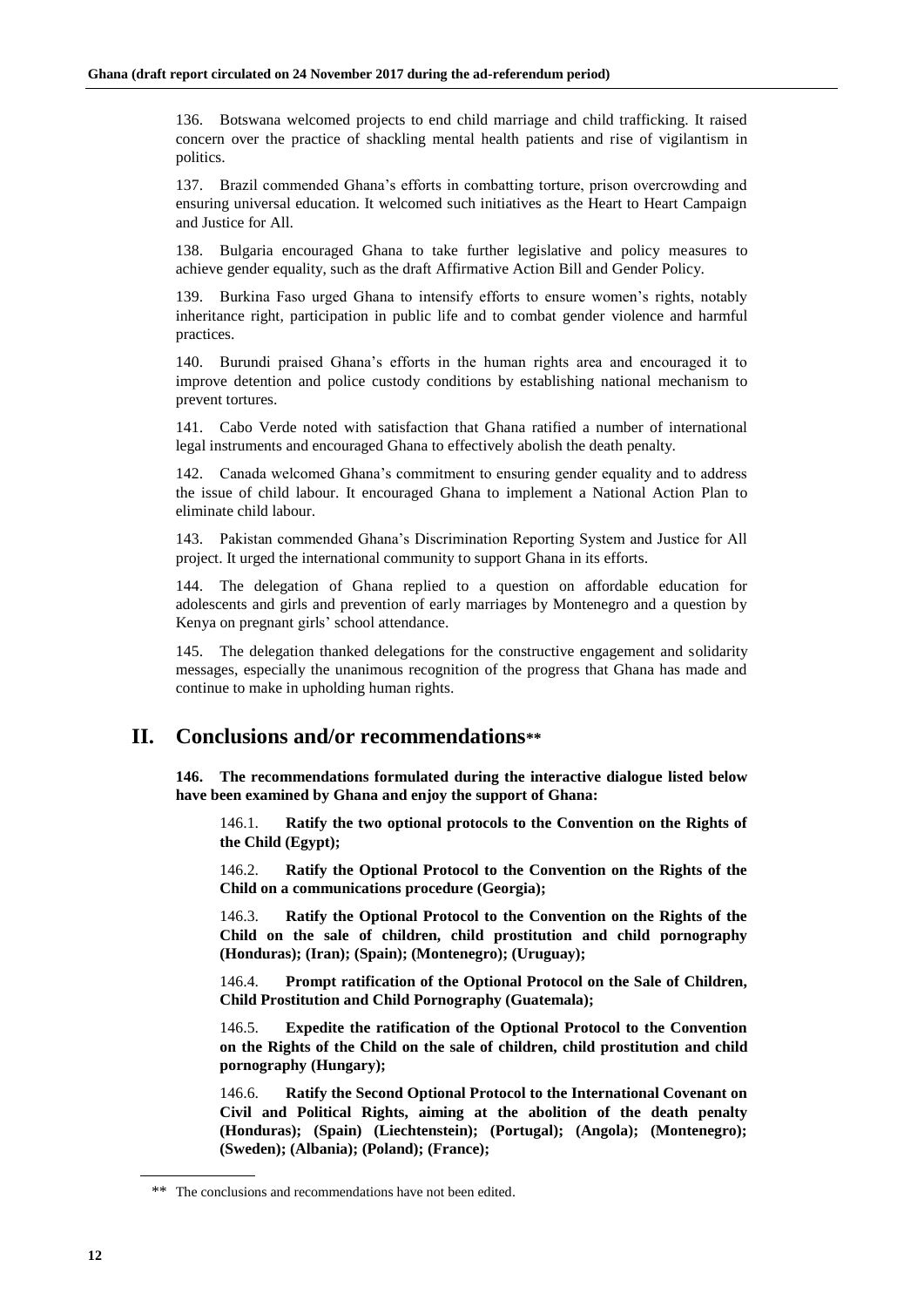146.7. **Formalise abolition of the death penalty by signing the Second Optional Protocol to the International Covenant on Civil and Political Rights (Australia);**

146.8. **Consider ratifying the Second Protocol to the International Covenant on Civil and Political Rights, aiming at the abolition of the death penalty (Belgium);**

146.9. **Continue efforts to abolish the death penalty and ratify the Second Optional Protocol to the ICCPR aiming at the abolition of the death penalty (Estonia);**

146.10. **Effectively abolish the death penalty and consider ratifying the Second Optional Protocol to the International Covenant on Civil and Political Rights, aiming at the abolition of the death penalty (Greece);**

146.11. **Expedite the ratification of International Labour Organization Convention No.189 concerning Decent Work for Domestic Workers (India);**

146.12. **Ratify the Conventions that Ghana is a signatory to (Madagascar);**

146.13. **Ratify the International Convention on the Protection of All Persons from Enforced Disappearance (Sierra Leone);**

146.14. **Ratify the remaining Optional Protocol to the Convention on the Rights of the Child as well as the Convention for the Protection of All Persons from Enforced Disappearance (Portugal);**

146.15. **Ratify the Optional Protocol to the International Covenant on Economic, Social and Cultural Rights and the Optional Protocol to the Convention on the Rights of the Child and on a communications procedure (Spain);**

146.16. **Undertaken the necessary measures to ensure that the Persons with Disabilities Act (2006) is in line with the UN Convention on the Rights of Persons with Disabilities (State of Palestine);**

146.17. **Accede to the ILO Convention 189 (2001) concerning decent work for domestic workers (Sudan);**

146.18. **Speed up the ratification procedure of the African Union Convention on the protection and assistance to internally displaced persons in Africa (Kampala Convention) (Togo);**

146.19. **Amend the Persons with Disability Act of 2006 in line with the UN Convention on the Rights of the Persons with Disabilities (Turkey);**

146.20. **Ratify the African Union Convention for the Protection and Assistance of Internally Displaced Persons in Africa (Kampala Convention) (Uganda);**

146.21. **Ratify the Convention on the Protection of All Persons from Enforced Disappearance (Iraq);**

146.22. **Undertake all the necessary measures to complete the alignment of its legislation with all the obligations under the Rome Statute of the International Criminal Court (Latvia);**

146.23. **Intensify efforts aimed at establishing standing coordinating body for the implementation of recommendations and reporting (Georgia);**

146.24. **Step up its cooperation with the special procedures of the Human Rights Council by responding positively to the pending visit requests by the special procedures mandate holders (Latvia);**

146.25. **Adopt an open, merit-based selection process when selecting national candidates for UN Treaty Body elections (United Kingdom of Great Britain and Northern Ireland);**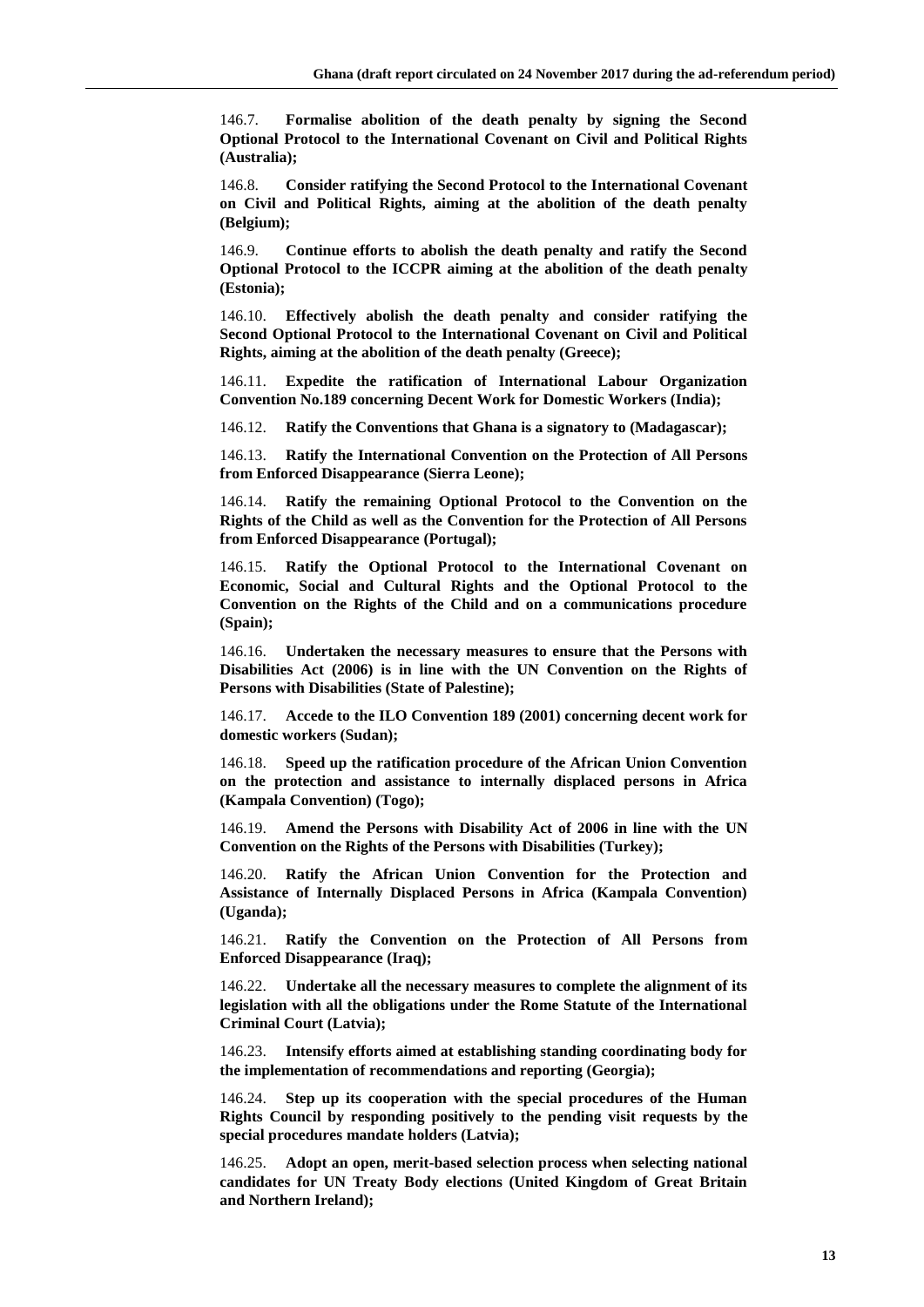146.26. **Intensify efforts towards the implementation of some of the recommendations of the last review, which are already in the process of being implemented (Nigeria);**

146.27. **Implement the recommendations of the Constitutional Review Committee speedily (South Africa);**

146.28. **Establish before the next UPR review, national preventive mechanism in accordance with the OP -CAT (Czechia);**

146.29. **Establish a National Preventive Mechanism for combating torture in line with the OP-CAT (Estonia);**

146.30. **Expedite internal procedures related to the establishing of the National Preventive Mechanism under the Optional Protocol to the Convention against Torture and Other Cruel, Inhuman or Degrading Treatment or Punishment (Georgia);**

146.31. **Continue to engage in the effort to designate a National Preventive Mechanism in Ghana (Indonesia);**

146.32. **Establish a national mechanism for reporting and the follow up, which includes the elements identified in the Practical Guide prepared by the Office of the High Commissioner (Mexico);**

146.33. **Establish a standing coordination mechanism for the implementation of the recommendations and for the drafting of the reports (Morocco);**

146.34. **Consider establishing the National Preventive Mechanism, with the necessary legal and administrative provisions for its effective functioning in full independence, and sensitizing the prison and police officers on human rights based approach towards detainees (Mauritius);**

146.35. **Establish a National Preventive Mechanism against Torture (Morocco);**

146.36. **Continue to strengthen its National Human Rights Institution namely the Commission on Human Rights and Administrative Justice and for the Commission to further develop a national human rights action plan which incorporates the SDGs (Indonesia);**

146.37. **Consider the establishment or the strengthening of the existing national mechanism for coordination, implementation, reporting and follow-up, in line with elements arising from good practices identified in the OHCHR Study/Guide of 2016 concerning NMRF's (Portugal);**

146.38. **Establish an independent mechanism to carry out investigations of alleged misconduct by police officers (Austria);**

146.39. **Develop and implement a mechanism or solid legal measure to eliminate violations committed by the security forces and police (Madagascar);**

146.40. **Continue strengthening the institutions responsible for the promotion and protection of human rights (Cuba);**

146.41. **Adopt and implement the revised Right to Information Bill in order to establish a robust legislative frame for access to information (Czechia);**

146.42. **Adopt the Affirmative Action Bill without further delay (Denmark);**

146.43. **Finalise other pending human rights initiatives, including the Affirmative Action or Gender Equality Bill, the Right to Information Bill, and the National Plan of Action on Human Trafficking (Namibia);**

146.44. **Finalize the process of implementation of the Bill drafted for the abolition of the capital punishment (Poland);**

146.45. **Enact the "Right to Information Bill" which has been reviewed by the Attorney General and submitted to the Cabinet in May 2017 (Turkey);**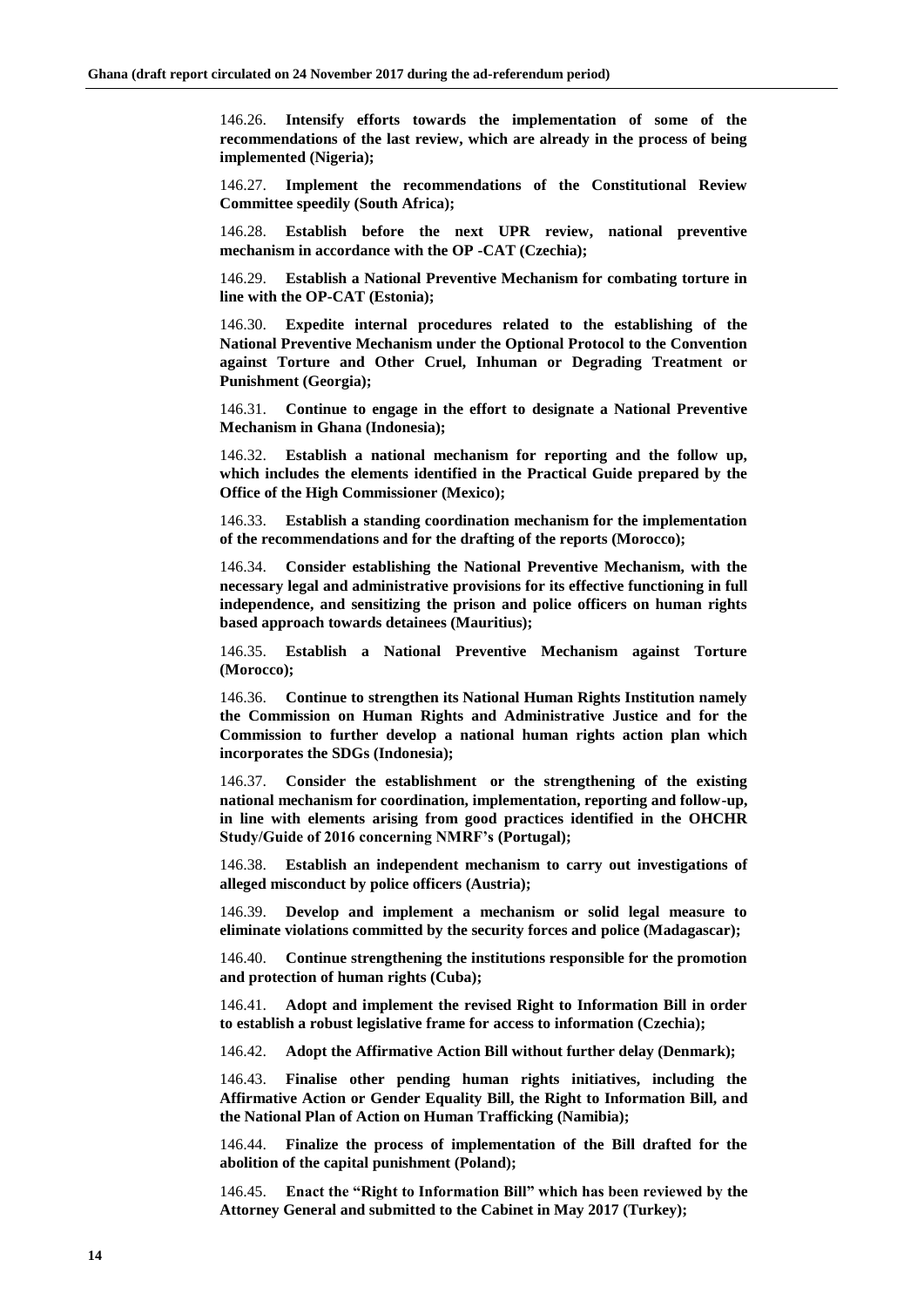146.46. **Passing of gender equality legislation including: the Property Rights of Spouses; the Affirmative Action Bill; and the Intestate Succession Bill (Australia);**

146.47. **Adopt the Right to Information Bill, building on its efforts to improve good governance, accountability and transparency (Canada);**

146.48. **Fully implement the Domestic Violence Act (Austria);**

146.49. **Complete the process of the development of a National Human Rights Plan that is geared to take into account the implementation of the 2030 Agenda (South Africa);**

146.50. **Continue its efforts for the implementation of sustainable development goals especially those related to education and their integration in the national policies (Pakistan);**

146.51. **Integrate and apply the Guiding Principles on Business and Human Rights to all its relevant policies including licensing extractive business (Republic of Korea);**

146.52. **Strengthen implementation of legislation and policies aimed at ending harmful traditional practices in particular child, early and forced marriage (Rwanda);**

146.53. **Continue its efforts to develop a national human rights action plan (Sudan);**

146.54. **Intensify efforts on developing a National Human Rights Action Plan (Ukraine);**

146.55. **Continue adopting all the necessary measures to promote human rights in the country (Cuba);**

146.56. **Continue its efforts for the development of a comprehensive National Action Plan for Human Rights (Pakistan);**

146.57. **Amend national legislation to allow Ghanaian nationals residing abroad to vote (Egypt);**

146.58. **Intensify efforts to bring the domestic legislation in compliance with the provision of the Rome Statute of the ICC (Estonia);**

146.59. **Take the steps necessary to protect LGBTI persons from violence and discrimination on the basis of their sexual orientation and gender identity. (Ireland);**

146.60. **Ensure that victims of discrimination and violence based on sexual orientation and gender identity have access to rehabilitation and remedy and that all perpetrators are punished (Czechia);**

146.61. **Take measures to fight against violence and discrimination based on sexual orientation and gender identity (Italy);**

146.62. **Continue promoting gender equality through specific laws, plans and programmes (Peru);**

146.63. **Continue to implement the discrimination reporting system in order to tackle stigmatisation and discrimination of the most vulnerable groups (Bolivarian Republic of Venezuela);**

146.64. **Continue promoting economic and social sustainable development in order to lay a solid foundation for the enjoyment of human rights (China);**

146.65. **Expedite the development of a concrete national implementation framework on human rights (Uganda);**

146.66. **Continue the efforts to abolish the death penalty (Colombia); (Côte d'Ivoire); (Togo);**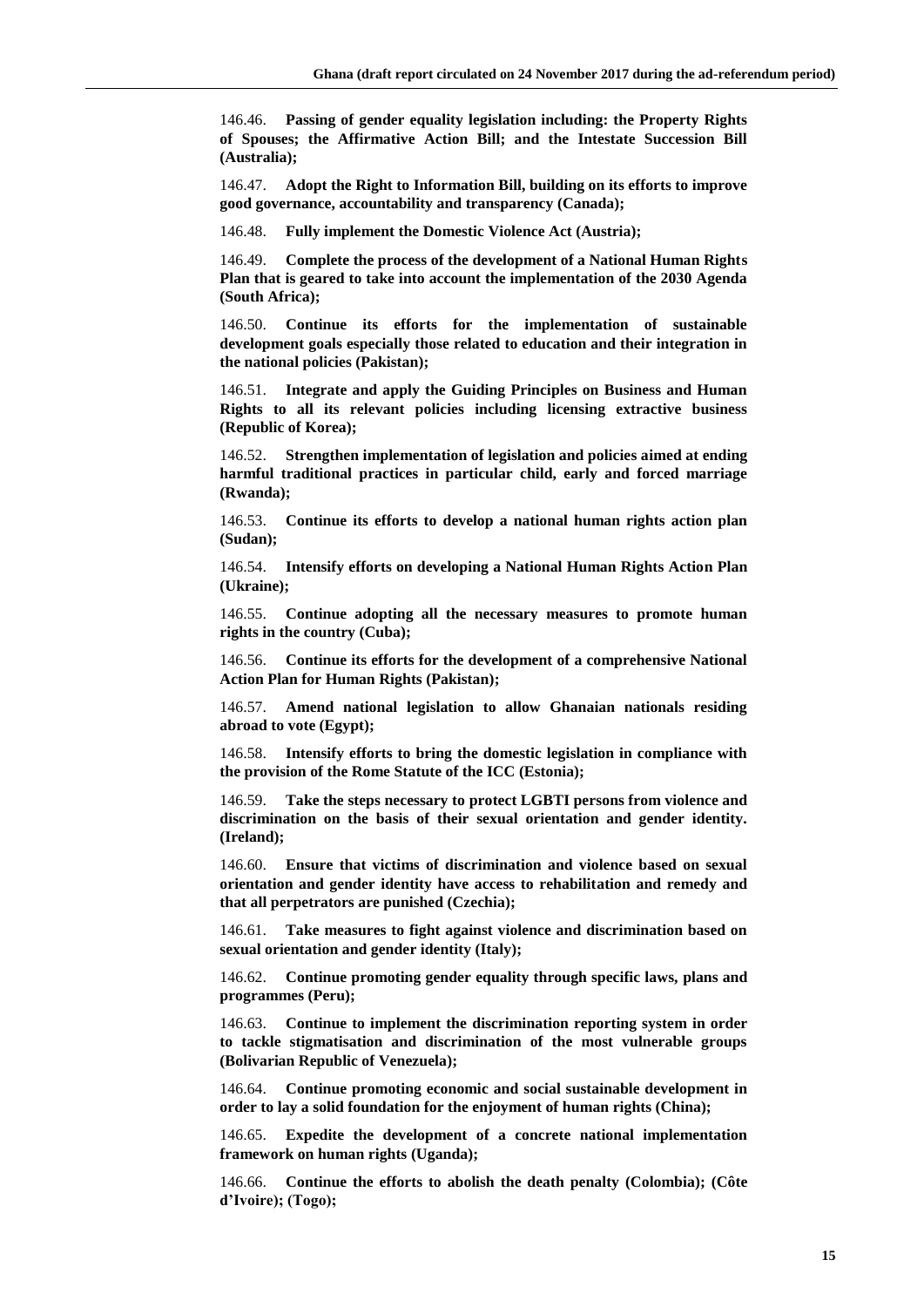146.67. **Abolish formally the death penalty (The Netherlands);**

146.68. **Continue to take the necessary steps to achieve the total abolishment of death penalty (Brazil);**

146.69. **Establish a moratorium on the death penalty, as the first step towards its full abolition (Portugal);**

146.70. **Continue the current practice of granting clemency and commuting death sentences, establish an official moratorium on executions and continue the public discourse to finally abolish the death penalty (Germany);**

146.71. **Take immediate measures to introduce a formal moratorium on executions and take concrete steps toward the total abolition of the death penalty (Norway);**

146.72. **Consider declaring an official moratorium on executions and organise a referendum on the death penalty, following the approval by cabinet granting its abolition in 2014 (Namibia);**

146.73. **Adopt a formal moratorium and commute all death sentences to prison terms (Sweden);**

146.74. **Intensify its efforts towards abolishing the death penalty including through holding public consultations on a referendum on its abolition in accordance with Ghana's constitution (Rwanda);**

146.75. **Conclude the enactment of a law aimed towards the abolishment of the death penalty as prioritised by the Government of Ghana and the holding of the required referendum in this regard (South Africa);**

146.76. **Finalize the decision on abolishing the death penalty by holding a referendum (Ukraine);**

146.77. **Put in place the recommendation made in 2011 by the Commission on the Constitutional Reform, in concrete regarding the abolition of death penalty (Spain);**

146.78. **Include the total abolition of death penalty in the Constitution as soon as possible (Switzerland);**

146.79. **Take further steps on the abolition of the death penalty in accordance with the Constitution and national legislation (Armenia);**

146.80. **Revise the criminal code so as to eliminate mandatory death sentence and pursue efforts to abolish the death penalty (Austria);**

146.81. **Fully implement legislation on domestic violence (Norway);**

146.82. **Integrate a human rights component into the protocols of actions for security forces (Guatemala);**

146.83. **Continue the judiciary system reform to reinforce its efficiency, notably to improve the access to the justice of all (Djibouti);**

146.84. **Continue efforts to combat corruption (Algeria);**

146.85. **Pursue its efforts to strengthen the Human Rights and Administrative Justice Commission, in particular by ensuring adequate financing and guaranteeing its efficiency (Switzerland);**

Enact criminal justice sector reforms to protect the rights of the **accused, in particular the rights to a trial within a reasonable time and to legal assistance (United States of America);**

146.87. **Align its justice system for minors with the CRC and other relevant norms (Albania);**

146.88. **Strengthen efforts to improve prison conditions (France);**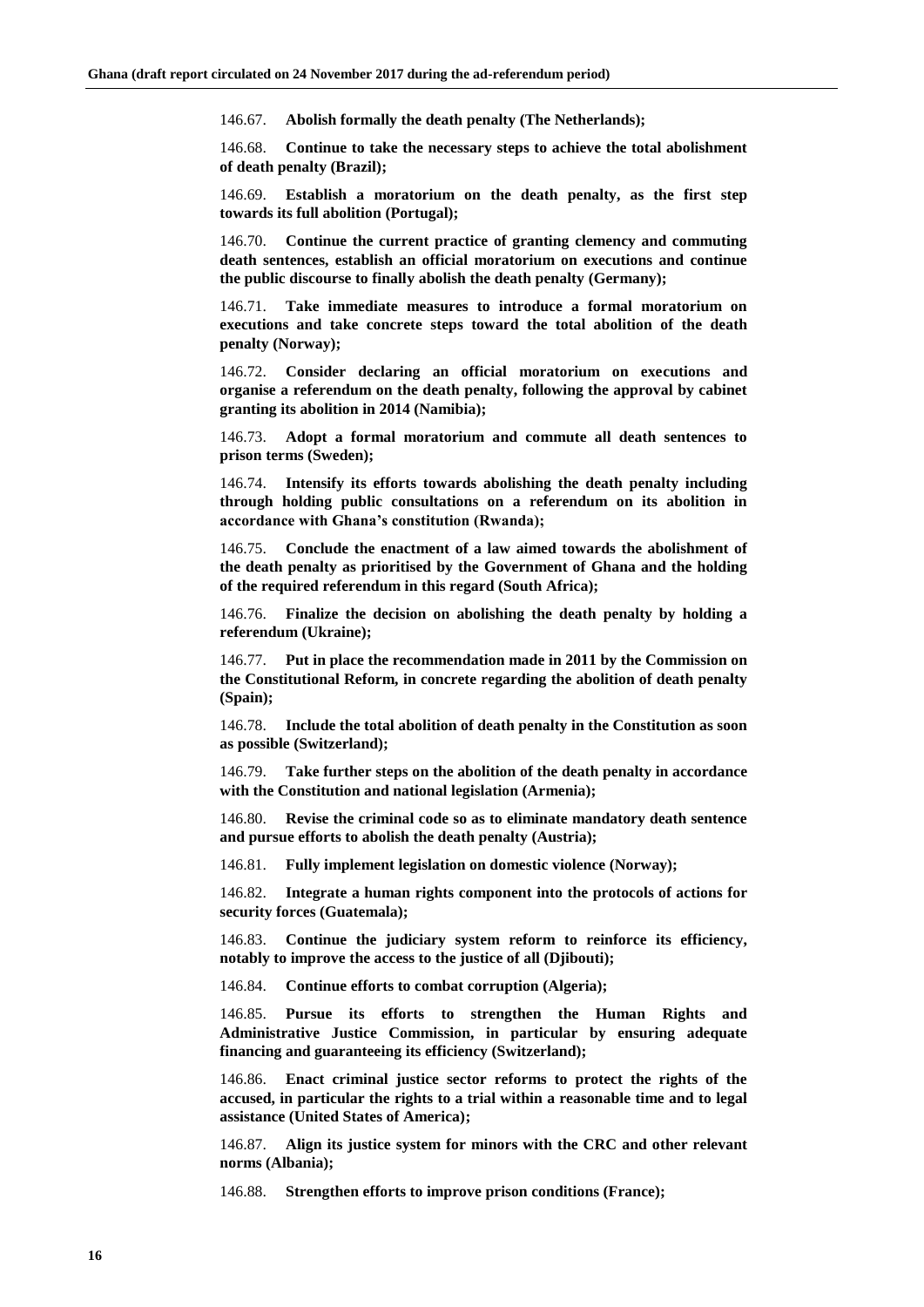146.89. **Take necessary steps to improve treatment of prisoners in compliance with international standards (Myanmar);**

146.90. **Consider the introduction of alternative punishment for minor crimes, to alleviate overcrowding (The Netherlands);**

146.91. **Adopt a law guaranteeing the media freedom (Lebanon);**

146.92. **Continue the efforts made to fight human trafficking, in particular the exploitation of children and women by reinforcing the fight against the smugglers (Djibouti);**

146.93. **Finalize adoption of the National Action Plan on Human Trafficking (Azerbaijan);**

146.94. **Strengthen the efforts to prevent and combat the human trafficking, protect the victims and guarantee the access to the medical, social, judicial and rehabilitation services as well as the psychological support (Ecuador);**

146.95. **Enforce the Human Trafficking Act and the Immigration Amendment Act, and allocate sufficient resources to combat trafficking in persons, human smuggling and other irregular migration (Iceland);**

146.96. **Further implement actions to fight against trafficking in human beings (Italy);**

146.97. **Continue efforts to combat human trafficking (Lebanon);**

146.98. **Continue their efforts to combat trafficking in human beings (Libya);**

146.99. **Adopt and implement anti-trafficking legislation (Norway);**

146.100. **Enforce the Human Trafficking Act and the Immigration Amendment Act and allocate sufficient resources to combat trafficking in person (Timor-Leste);**

146.101. **Adopt a more holistic approach to combating modern slavery, through systematic case referral and improved co-ordination between law enforcement agencies, in line with the 'Call to Action' that Ghana endorsed on 17 September 2017 in New York, (United Kingdom of Great Britain and Northern Ireland);**

146.102. **Institute measures to remove existing structural and legislative barriers for women in the labour market (Uganda);**

146.103. **Continue applying and reinforcing programmes and public policies on inclusion, poverty reduction, equality promotion, and non-discrimination, with particular attention to women, children, elderly and persons with disabilities, among other vulnerable groups (Nicaragua);**

146.104. **Continue strengthening social policy implemented by the Government to tackle the neediest in the country (Bolivarian Republic of Venezuela);**

146.105. **Establish the Mental Health Fund as described in Mental Health Act 2012 and provide it with adequate funding. (Czechia);**

146.106. **Ensure implementation of the Mental Health Act, including through the adoption of legislative instruments, and the recruitment of qualified mental health professionals (Timor Leste);**

146.107. **Adopt the necessary legislative instruments for the implementation of the Mental Health Act (Turkey);**

146.108. **Provide health care to persons with mental disabilities (Tunisia);**

146.109. **Complement the reported improvement in mental health services, with a more robust supervision on the way mental patients are treated in "prayer camps" (Israel);**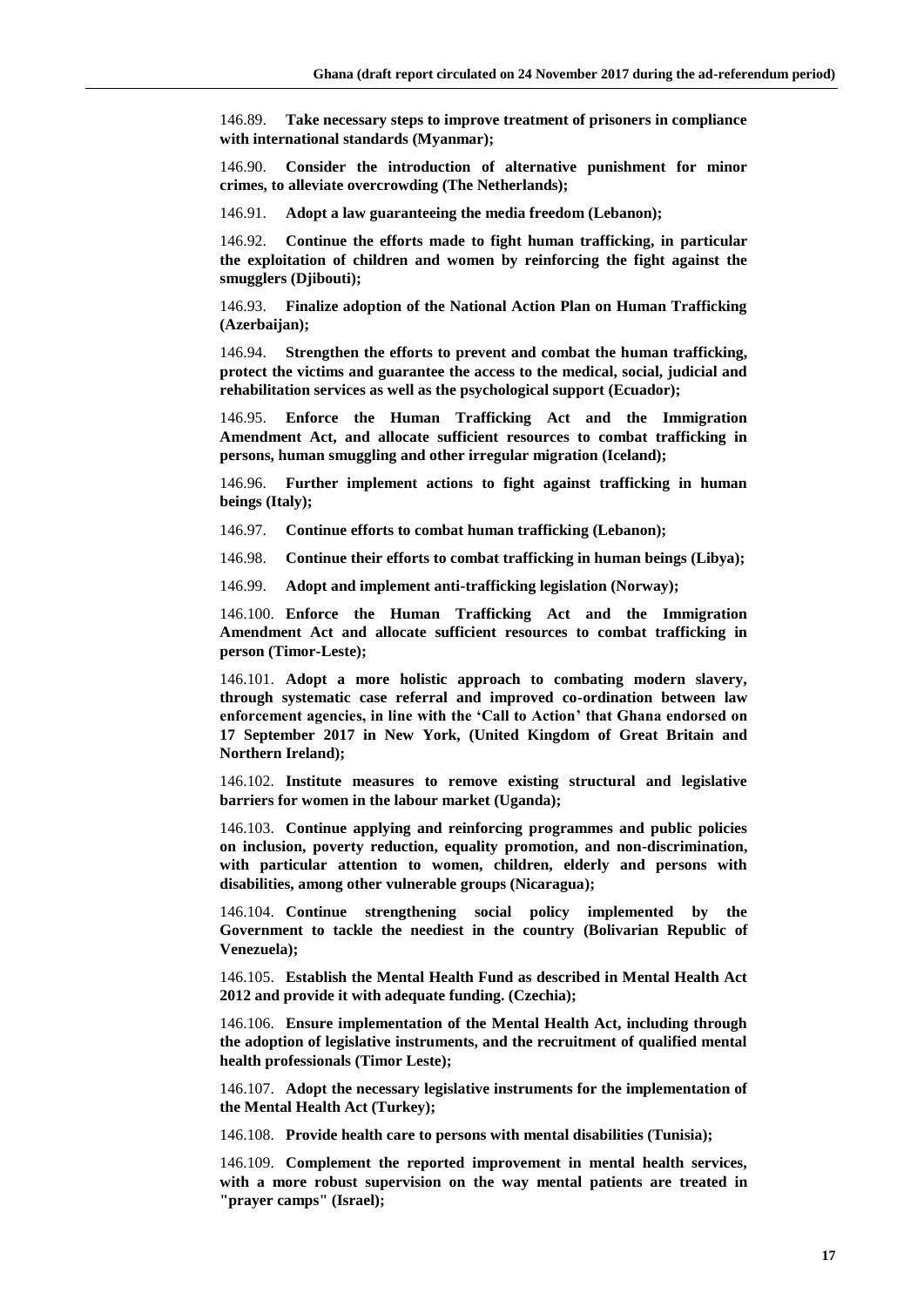146.110. **Prevent, investigate and prosecute inhumane treatment in prayer camps or witch camps and psychiatric hospitals. Address societal attitude condoning such violations and abuses of rights of persons with mental disabilities (Czechia);**

146.111. **Improve assistance to vulnerable groups, in particular persons facing mental illness (Senegal);**

146.112. **Full implementation of the Ghanaian Mental Health Authority's announcement that it will abolish inhumane treatment of mentally ill people in prayer camps (Australia);**

146.113. **Undertake mental health awareness campaigns to educate communities (Botswana);**

146.114. **Increase government spending on education and in the fight against AIDS, tuberculosis and malaria (Iraq);**

146.115. **Continue its efforts to promote access to health services including in local communities (Qatar);**

146.116. **Take the necessary measures to ensure that the National Health Insurance Scheme is financially sustainable for the promotion of basic health care (Turkey);**

146.117. **Continue improving the access and the use of health services in the most remote communities (Bolivarian Republic of Venezuela);**

146.118. **Continue its efforts to implement the National HIV and AIDS Strategic Plan (Sudan);**

146.119. **Intensify its response to the spread of HIV infection by implementing the new National HIV and AIDS Strategic Plan (Ukraine);**

146.120. **Continue its efforts to deliver free education to all, and that women, children, persons with disabilities and other vulnerable groups, are at the forefront of its efforts (State of Palestine);**

146.121. **Conduct awareness-raising programmes to increase women's legal literacy (Timor-Leste);**

146.122. **Continue increasing investment to education providing subsidies to help poverty-stricken students and further increase school enrolment (China);**

146.123. **Enhance education and awareness-raising to ensure maximum respect for the rights of girls (Japan);**

146.124. **Continue the efforts being undertaken to make education more accessible and especially to implement the much-lauded free education programme (Kenya);**

146.125. **Continue improving the quality of the primary and secondary education (Peru);**

146.126. **Work for universal free and compulsory basic education for schoolage children (Qatar);**

146.127. **Implement measures concerning the improvement of the quality of education (Angola);**

146.128. **Continue its endeavours to increase the quality and availability of education at all levels (Azerbaijan);**

146.129. **Take concrete steps towards operationalizing extended access to free senior high school for all students (Portugal);**

146.130. **Abolish legislation discriminating against women in the fields of property ownership, access to credit and inheritance (Austria);**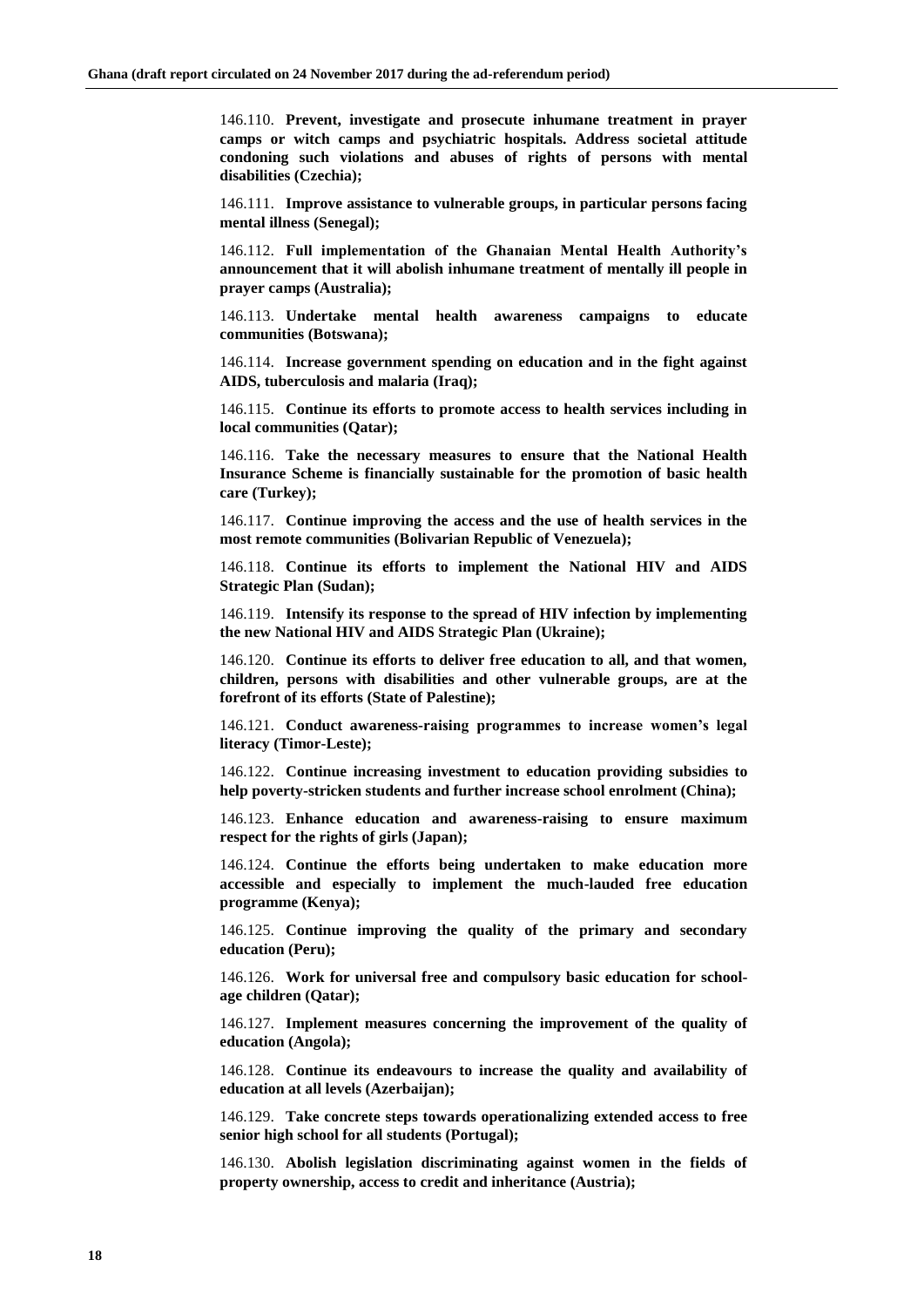146.131. **Eliminate obstacles to the enjoyment of land property rights for women (Albania);**

146.132. **Ensure that complete and impartial investigation into allegations of all forms of violence against women are conducted, that perpetrators are brought to justice and that victims receive adequate support (Belgium);**

146.133. **Continue its efforts in order to combat discrimination against women and end all forms of discrimination and violence against women including domestic violence (Tunisia);**

146.134. **Reinforce awareness raising and educational programs, to prevent traditional harmful practices against women and girls and to ensure that the victims have access to resources and mechanisms of protection and rehabilitation (Guatemala);**

146.135. **Strengthen its awareness raising and education programmes, prevent and eradicate harmful traditional practices and ensure that victims had access to remedies, and rehabilitation mechanism. (Zambia);**

146.136. **Continue the efforts in the field of violence against women and the promotion of the equality between women and men (Djibouti);**

146.137. **Continue awareness-raising campaigns on violence against women and girls and ensure that perpetrators of such crimes are brought to justice (Italy);**

146.138. **Continue efforts to combat violence against women and early and forced marriage (Egypt);**

146.139. **Expedite adoption of laws prohibiting harmful practices against women and girls including forced and early marriage (Republic of Korea);**

146.140. **Enact the Affirmative Action Bill promoting women in governance and decision-making positions (Estonia);**

146.141. **Pass the Affirmative Action Bill speedily to allow the increase of women presentation in political offices (South Africa);**

146.142. **Introduce measures to promote full and active participation of women in public life (Zimbabwe);**

146.143. **Strengthen the campaign to combat discriminatory practices and violence against women and children (France);**

146.144. **Continue efforts to implement the 2007 law on domestic violence and prohibit dehumanizing practices against women and girls (France);**

146.145. **Appropriate measures be taken to prevent and combat harmful traditional practices which are discriminatory against women, especially in rural areas (Uruguay);**

146.146. **Intensify efforts to prevent violations of children's rights and accelerate the adoption and implementation of laws prohibiting harmful practices against women and girls, including** *trokosi* **and female genital mutilation (Germany);**

146.147. **Elaborate a holistic strategy that includes judicial and social measures to eradicate female genital mutilation (Chile);**

146.148. **Endow the competent authorities with more resources to apply the law that sanctions female genital mutilation in particular in the most isolated areas (Chile);**

146.149. **Put an end to harmful practices such as early and forced marriages; and genital mutilation, in line with the Agenda for Sustainable Development (Honduras);**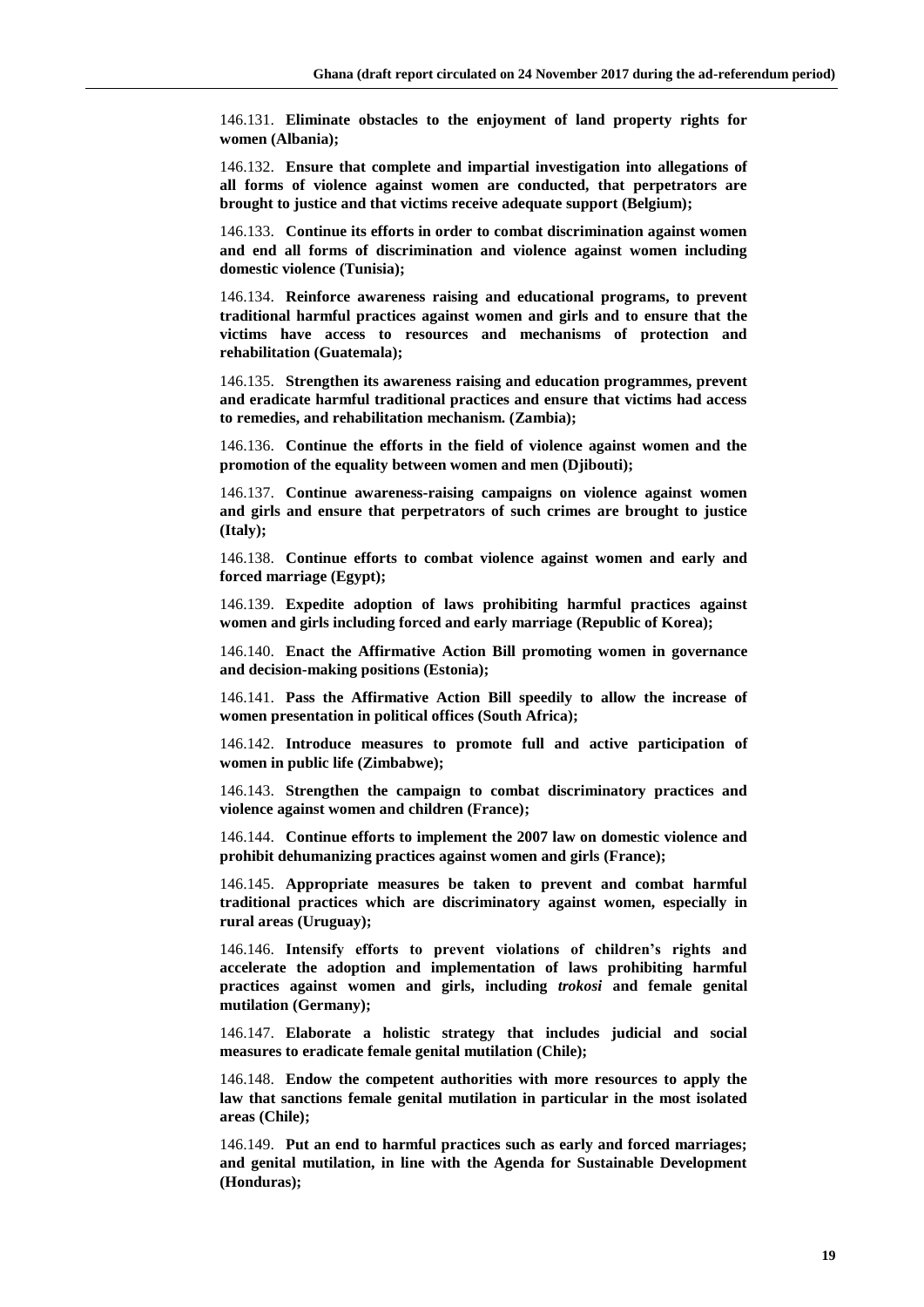146.150. **Take further measures to strengthen the legislative framework on female genital mutilation, whilst also ensuring effective implementation, monitoring and investigation (Ireland);**

146.151. **Enhance efforts by law enforcement authorities to eradicate the practice of female genital mutilation (Israel);**

146.152. **Continue its efforts to eradicate traditional harmful practices, such as child forced and early marriage and other forms of gender violence, including female genital mutilations and those based on superstitions such as fear to "witchcraft" (Nicaragua);**

146.153. **Reinforce measures aimed at abolishing Female Genital Mutilation (Peru);**

146.154. **Adopt subnational actions plans for strengthening implementation of laws prohibiting harmful practices, including but not limited to: trokosi, female genital mutilation, child early and forced marriage, widowhood rites and practices related to "witchcraft" (Sweden);**

146.155. **Strengthen the public authorities in charge of protecting women and children, through adequate financial resources and further strengthen the awareness raising campaigns on the prohibition of female genital mutilation and the trokosi practice that is a ritual form of servitude (Switzerland);**

146.156. **Advance in the eradication of violence against women, intensifying actions such as those developed by the Domestic Violence Branch of the Police, and put in place measures that contribute to the elimination of traditional practices such as female gender mutilation, the "trokosi" practice and forced marriage (Spain);**

146.157. **Strengthen and closely monitor laws protecting girls and women from Female Genital Mutilation through dedicated programmes and mechanisms (Norway);**

146.158. **Take the necessary measures to improve the right of children and particularly with regard to juvenile justice and the fight against child marriage (Algeria);**

146.159. **The Ministry of Gender, Children and Social Protection to end the practise and harmful effects of child marriage and related cultural practices (Kenya);**

146.160. **Make the Ending Child Marriage Unit operational within the Ministry of Gender, Children, and Social Protection (United Kingdom of Great Britain and Northern Ireland);**

146.161. **Take steps to fully implement the National Strategic Framework for Ending Child Marriage and allocate adequate resources to the Ending Child Marriage Unit within the Ministry of Gender, Children and Social Protection (Canada);**

146.162. **Amend and harmonise all relevant laws in order to ensure that child marriage is strictly prohibited and criminalised (Zambia);**

146.163. **Strengthen its existing initiatives to end Early, Forced Child Marriage (Zimbabwe);**

146.164. **Organize these programs about the negatives consequences of child marriages and about the importance of education (Bahrain);**

146.165. **Further intensify the implementation of the coordinated initiative to end early, forced child marriage (Ethiopia);**

146.166. **Develop a strategy and an operational National Action Plan to combat child marriage (Hungary);**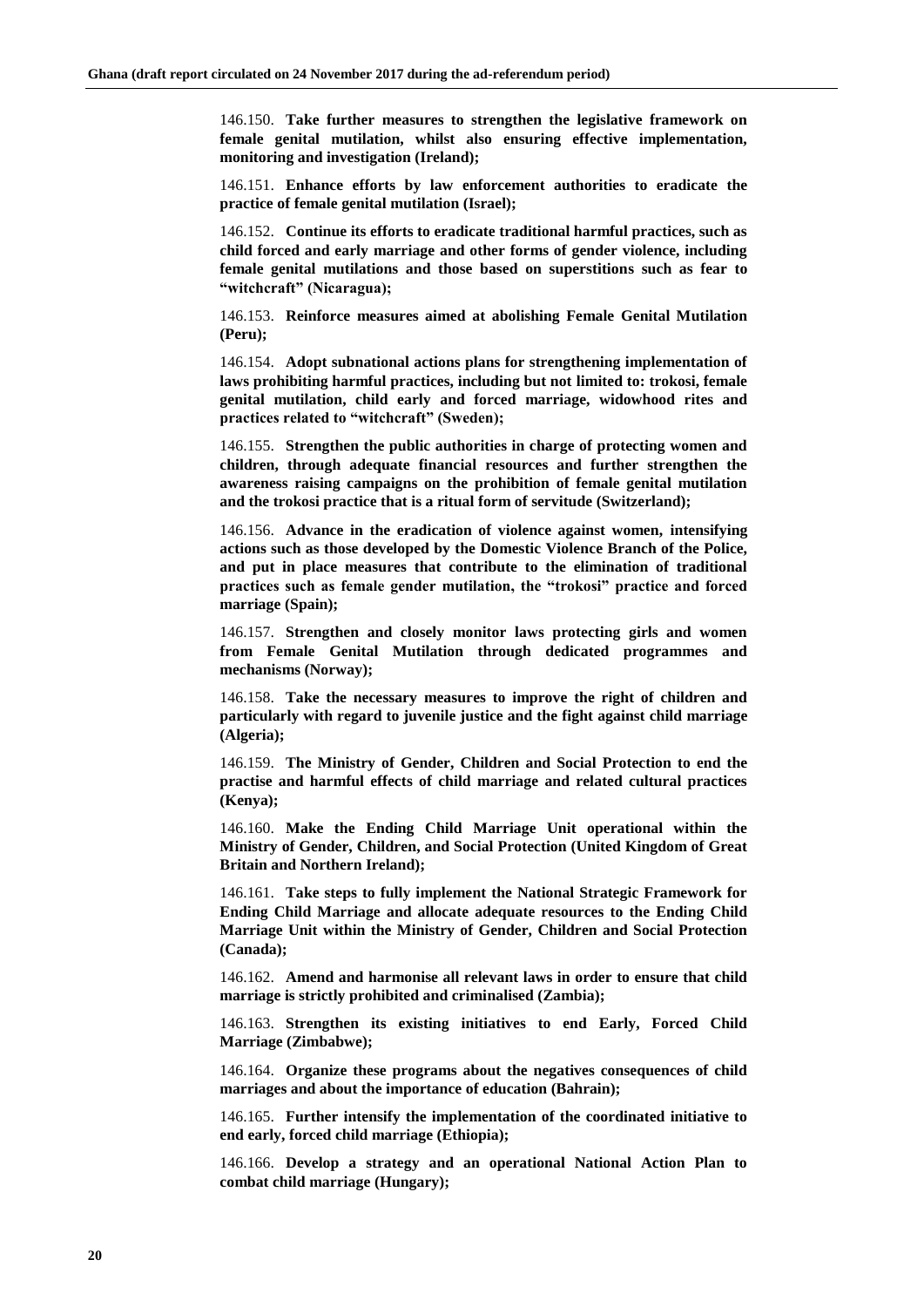146.167. **Continue implement the National End Child Marriage Project and promote awareness on the negative consequences of child marriage and teenage pregnancy (Myanmar);**

146.168. **Continue its efforts in order to eliminate child marriage (Tunisia);**

146.169. **Continue efforts to prohibit and eliminate child marriage (Bolivarian Republic of Venezuela);**

146.170. **Fast- track the finalisation of the National Strategy framework aimed at responding to and preventing child early forced marriages (Namibia);**

146.171. **Continue its efforts to expand educational programmes and awareness-raising campaigns for preventing and combating corporal punishment of children in schools and childcare institutions (Bulgaria);**

146.172. **Prohibit absolutely the corporal punishment inflicted on children in all the environments as well as the use, acquisition or the offering to children on the production of pornography and pornographic spectacles (Ecuador);**

146.173. **Strengthen legislation and establish clear guidelines and measures to prevent child exploitation and their commercial sexual exploitation (Sierra Leone);**

146.174. **Continue with the legal and administrative steps to finally prohibit fully corporal punishment of children (Kenya);**

146.175. **Continue the implementation of the previous recommendations, regarding in particular the protection of children, increasing access and effectiveness of justice (Cabo Verde);**

146.176. **Adopt a sexual and reproductive health policy for adolescents and develop a policy to protect the rights of pregnant teenagers, adolescent mothers and their children and combat discrimination against them (Iceland);**

146.177. **Implement measures that strengthen the protection of the rights of children and adolescents in order to eradicate child labor and prohibit the sexual exploitation of children (Mexico);**

146.178. **Exhort further efforts in order to fight child exploitation in dangerous work and to work more seriously through the promulgation of laws to combat this dangerous phenomenon (Bahrain);**

146.179. **Strengthen efforts to implement the legal framework prohibiting child labour (Italy);**

146.180. **Strengthen its measures to eradicate child labour (Japan);**

146.181. **Investigate cases of child labour, bring alleged perpetrators to justice and ensure that all victims are protected, assisted, rehabilitated and compensated (Liechtenstein);**

146.182. **Establish relevant mechanisms, procedures and guidelines to end child sexual exploitation and child labour (The Maldives);**

146.183. **Continue its efforts to prevent and combat trafficking in persons and child labour (Nicaragua);**

146.184. **Take necessary measures to eliminate and penalize all forms of hazardous child labour (Republic of Korea);**

146.185. **Improve the National Action Plan on Child Labour and expand measures adopted in the area of mining to other sectors (Spain);**

146.186. **Enforce laws on human trafficking and child labour by holding perpetrators criminally accountable and providing adequate funding to investigate traffickers and protect victims (United States of America);**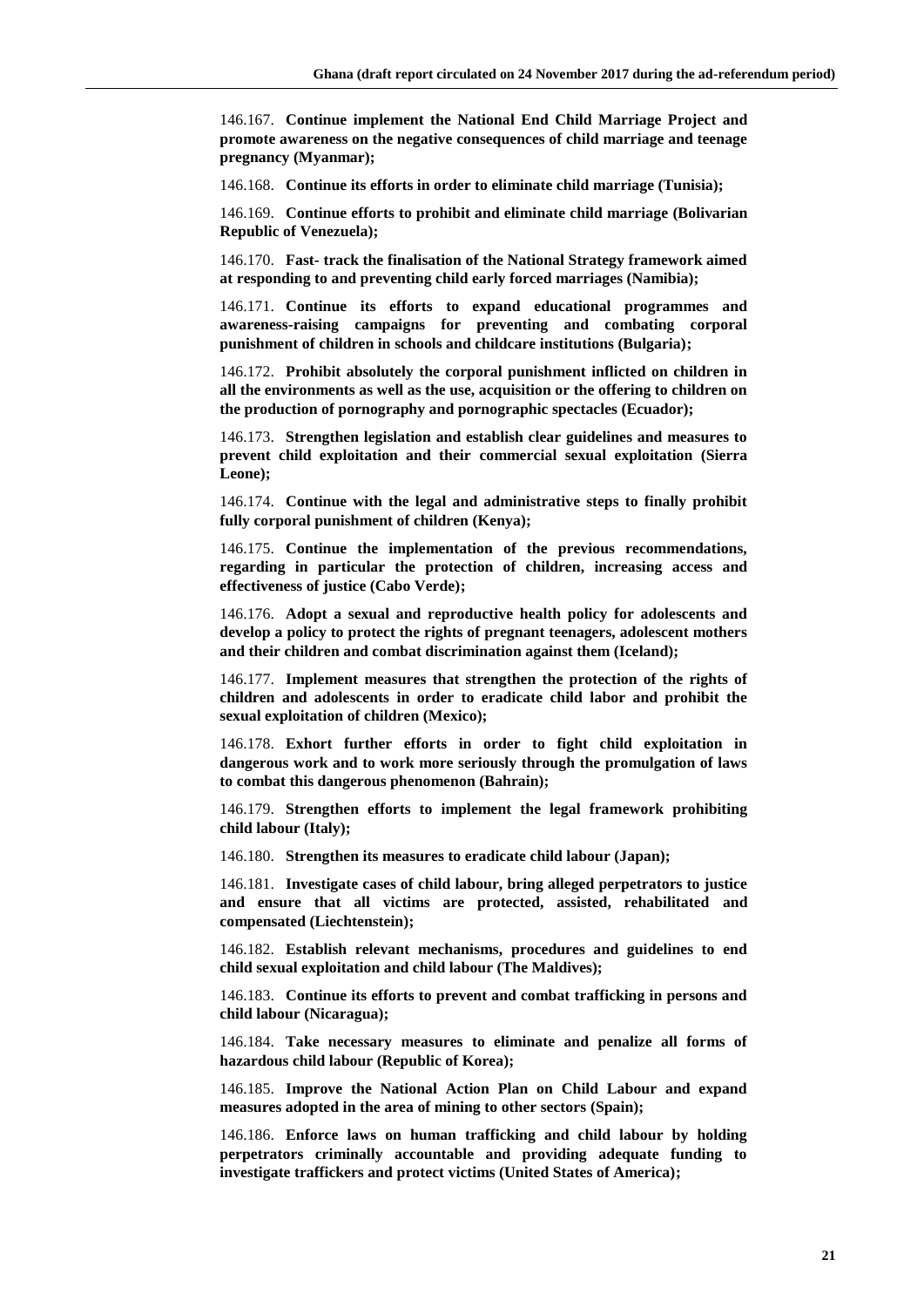146.187. **Adopt a legislation on child protection against all forms of illtreatment violence and exploitation and to adopt policies and laws more seriously that can be more effective in order to combat discrimination rape and sexual harassment (Bahrain);**

146.188. **Take all necessary steps to eliminate the harmful practices towards girls, as well as release all children, who are subjected to the trokosi practice (Poland);**

146.189. **Adopt a national plan to support the rights of children and to protect them from all forms of abuse, exploitation and violence (Tunisia);**

146.190. **Raise the fight against all forms of child labour by investigating cases of the worst forms of child labour, bringing alleged perpetrators to justice and ensuring that victims are adequately protected, assisted and compensated (Belgium);**

146.191. **Ensure the effective implementation of the legal framework on child abuse and exploitation and, when necessary, address the related weaknesses (Congo);**

146.192. **Continue implementing its project aimed at eliminating child trafficking and child labour in the fishing communities (Ethiopia);**

146.193. **Provide assistance to children in preventive detention who do not benefit from any family support (Senegal);**

146.194. **Further improve the birth registration system so as to reach universal birth registration for children in rural areas, asylum seeking and refugee children (Turkey);**

146.195. **Enhance and develop laws to protect the rights of the child (Lebanon);**

146.196. **Ensure a more comprehensive application of initiatives designed to improve the situation of people with disabilities, including Livelihood Empowerment Against Poverty (Israel);**

146.197. **Further improve the legal framework on the rights of persons with disabilities, in line with the provisions of international conventions (Italy);**

146.198. **Implement a national employment policy for persons with disabilities (Turkey);**

146.199. **Elaborate and adopt an Action Plan for strengthening the promotion and protection of the rights of persons with disabilities in compliance with 2006 Persons with Disability act of Ghana (Bulgaria);**

146.200. **Strengthen strategies to guarantee the protection of the rights of migrants and refugees in order to ensure their access to justice, education and health, regardless of their status (Mexico).**

**147. The recommendations formulated during the interactive dialogue listed below have been examined by Ghana and have been noted by Ghana:**

147.1. **Adopt legislative and political measures to protect LGBTI persons against stigmatization and violence (Chile);**

147.2. **Continue strengthening the application of the Discrimination Complaint System that allows to protect the rights of people because of their sexual orientation and gender identity, and encourage that the education system include guidelines to prevent discrimination against students (Colombia);**

147.3. **Expedite the revision of the legal framework on refugees (Congo);**

147.4. **Accede to the 1954 Convention relating to the Status of Stateless Persons and the 1961 Convention on the Reduction of Statelessness, in**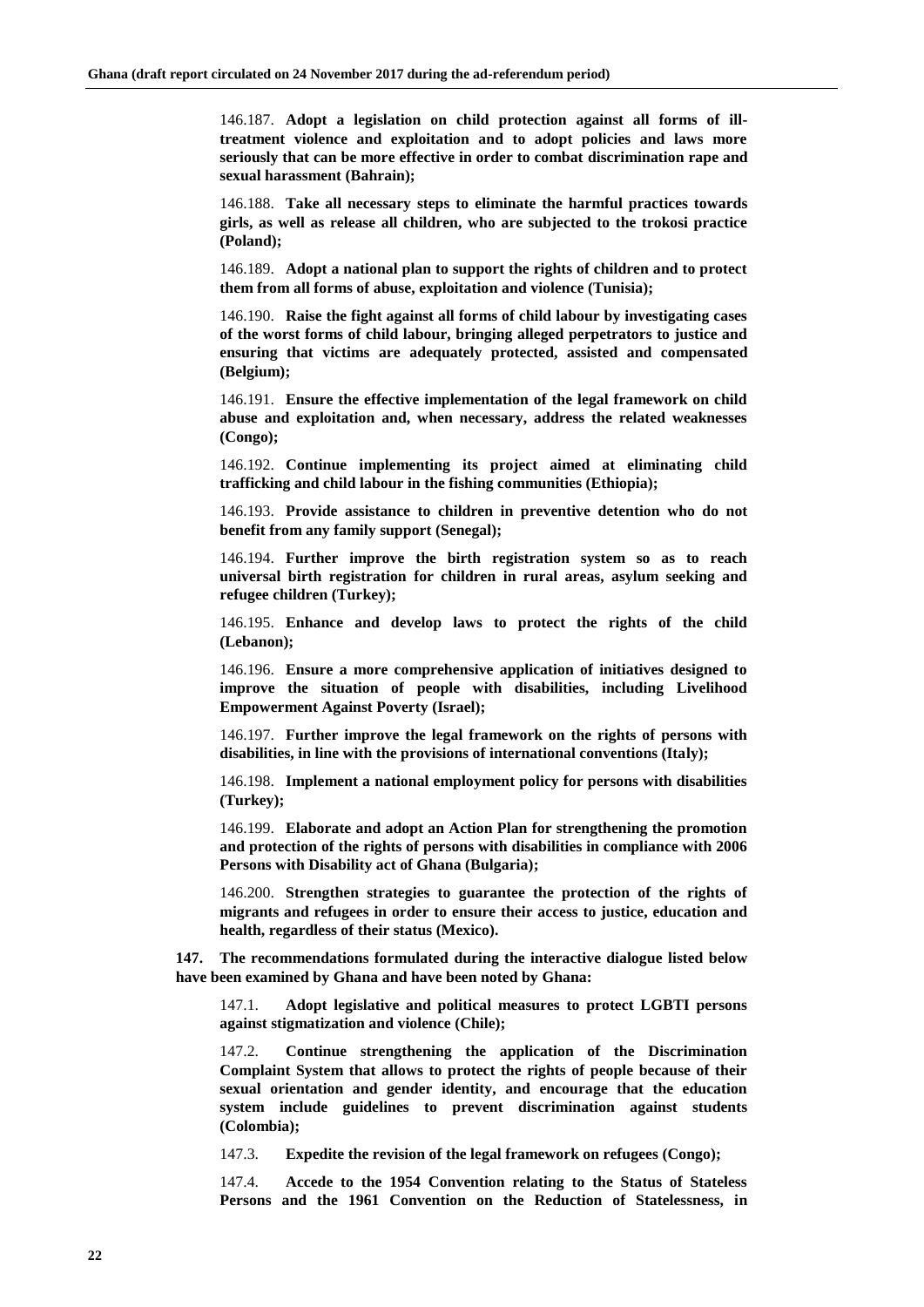**accordance with the commitments made during the Ministerial Conference held in Abidjan on 23 February 2015 (Côte d'Ivoire);**

147.5. **Ratify the Convention on the Indigenous and Tribal Peoples, No. 169 of the ILO (Guatemala);**

147.6. **Amend the criminal procedure code 1960 (Act 30) to introduce alternative sentencing policy (Denmark);**

147.7. **Combat impunity of perpetrators of torture and ill-treatment, particularly in cases of excessive use of force by the police (France);**

147.8. **Take measures to decriminalise homosexuality and take special measures of non-discrimination with regard to LGBTI persons (France);**

147.9. **Decriminalize same-sex sexual relations between consenting adults by repealing Section 104 (1) (b) of the Criminal Code and introduce comprehensive anti-discrimination legislation to provide equal protection against discrimination for all persons and on all grounds (Germany);**

147.10. **Eliminate the type of crime of "unnatural carnal knowledge", and adopt measures to eradicate discrimination motivated by sexual orientation and gender identity (Greece);**

147.11. **Adopt measures to ensure universal access to sexual health and reproductive rights pursuant with the Beijing Conference (Honduras);**

147.12. **Decriminalize same-sex sexual relations and adopt measures to put an end to discrimination and violence against LGBTI persons (Honduras);**

147.13. **Take further measures to prevent hate crimes, hate speech, and discrimination (Hungary);**

147.14. **Systematically register all religious and customary marriages (Iceland);**

147.15. **Ratify or adopt implementing legislation with regard to the 1926 Slavery Convention, the 1956 Supplementary Convention on the Abolition of Slavery, the Slave Trade, and Institutions and Practices Similar to Slavery (Islamic Republic of Iran);**

147.16. **Ensure that persons with albinism were protected against discrimination (Islamic Republic of Iran);**

147.17. **Strengthening the national framework for the reduction of all forms of discrimination, especially against persons affected with albinism (Iraq);**

147.18. **Expedite action on the review of the Minerals and Mining Act to ensure sound management of the extractive sector to include control of illegal mining activities and integrate community rights (Kenya);**

147.19. **Ratify the Kampala amendments to the Rome Statute on the crime of aggression (Liechtenstein);**

147.20. **Revise its criminal code so as to eliminate mandatory death sentence (Liechtenstein);**

147.21. **Improve the conditions of detainees and address prisons overcrowding (Mauritania);**

147.22. **Prioritize and fund information campaigns for non-discrimination and universal access for the LGBT groups in Ghana (Norway);**

147.23. **Guarantee protection of human rights of nomad pastors, most of them of Fulani ethnicity (Peru);**

147.24. **Prohibit non-consensual treatments, such as forced medication and confinement (Portugal);**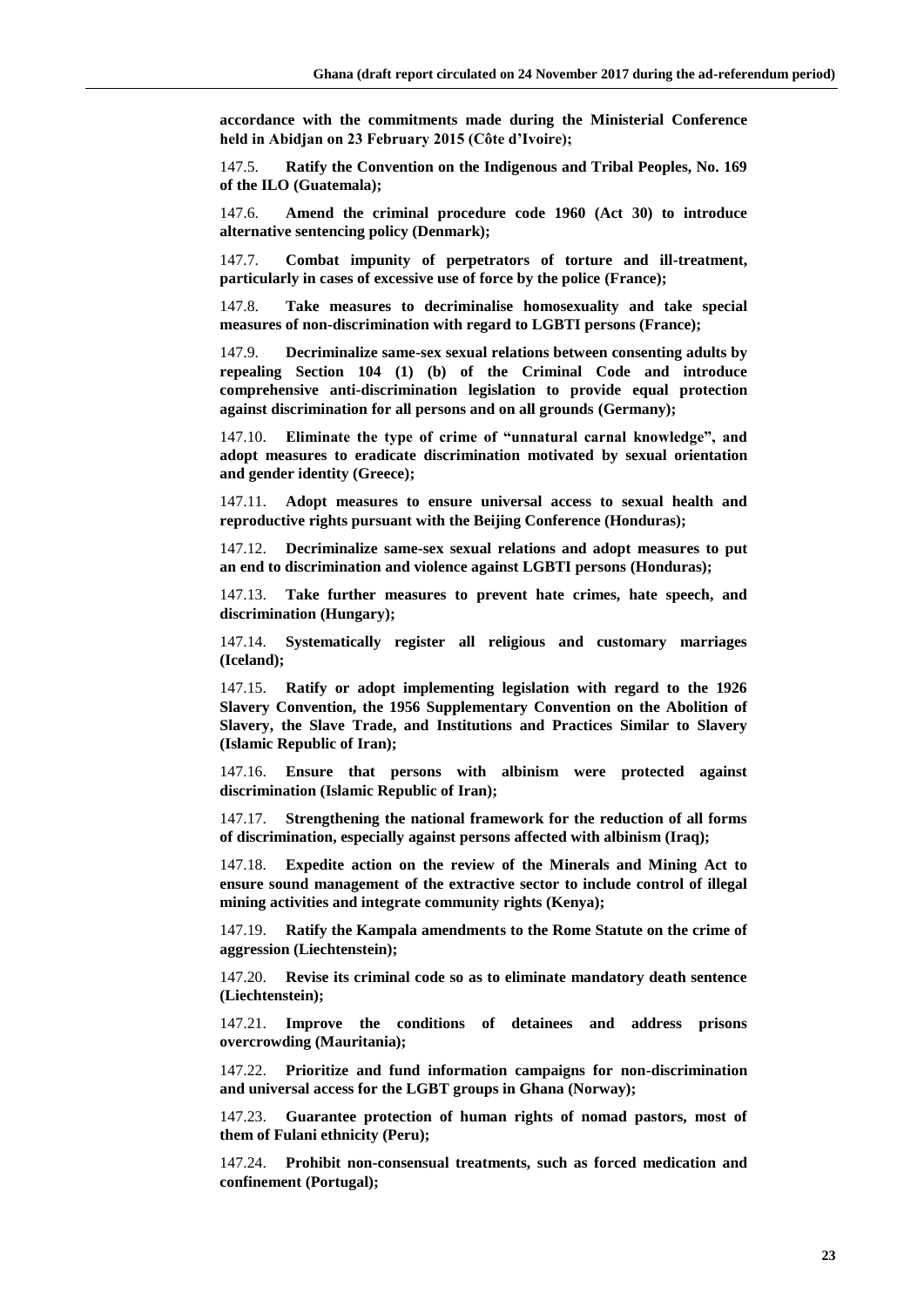147.25. **Establish measures and policies to address the stigmatisation of persons with albinism and ensure they are effectively protected against discrimination (Sierra Leone);**

147.26. **Provide clear national guidelines to prevent discrimination in schools and universities on any ground, including on sexual orientation and gender identity (Slovenia);**

147.27. **Decriminalize consensual same-sex sexual acts (Sweden);**

147.28. **Ensure free birth registration and birth certificate issuance, at least for children up to five years of age (Togo);**

147.29. **Ensure full protection of the human rights of all people in Ghana, including LGBT people, women, and persons with disabilities, by eliminating discriminatory legislation, prohibiting discrimination based on sexual orientation and gender identity, and effectively implementing existing laws and policies on gender and disabilities (United States of America);**

147.30. **Efforts to strengthen the legislative framework to protect the LGBTI community from all forms of discrimination and intimidation or violence by amending laws which criminalise consensual same sex relations (Uruguay);**

147.31. **Introduce a crime of torture in the national penal legislation (Albania);**

147.32. **Ensure that sexual relations between consenting adults of the same sex are not punishable by law (Albania);**

147.33. **Deepen efforts to prevent and sanction harmful traditional practices, such as female genital mutilation, the tradition known as trokosi, early forced marriage and accusations of witchcraft and polygamy, guaranteeing the protection and rehabilitation of victims (Argentina);**

147.34. **Analyse amending legislation that penalizes consensual same sex relations between adults in order to guarantee the rights of the LGBTIQ community (Argentina);**

147.35. **Ratify the Convention on the Non-Applicability of Statutory Limitations to War Crimes and Crimes against Humanity (Armenia);**

147.36. **Decriminalise same-sex relationships between consenting adults and actively address discrimination based on sexual orientation or gender identity (Australia);**

147.37. **Step up efforts aimed at ending and discouraging vigilantism in politics in order to protect participation and freedom of expression in public life (Botswana);**

147.38. **Step up efforts to combat discrimination and violence by adopting measures to raise awareness among the population and public officials of the negative effects of public stigmatization on any grounds, including against individuals on the basis of their sexual orientation or gender identity (Brazil);**

147.39. **Scale up and expand youth-friendly and gender sensitive programs on comprehensive sexuality education and sexual reproductive health and rights (Canada);**

147.40. **Take measures and demonstrate leadership to prevent, and ensure accountability for, any crimes motivated by sexual orientation or gender identity (Canada);**

147.41. **Consider ratifying the core human rights treaties, including the ICCPED (Japan).**

**148. All conclusions and/or recommendations contained in the present report reflect the position of the submitting State(s) and/or the State under review. They should not be construed as endorsed by the Working Group as a whole.**